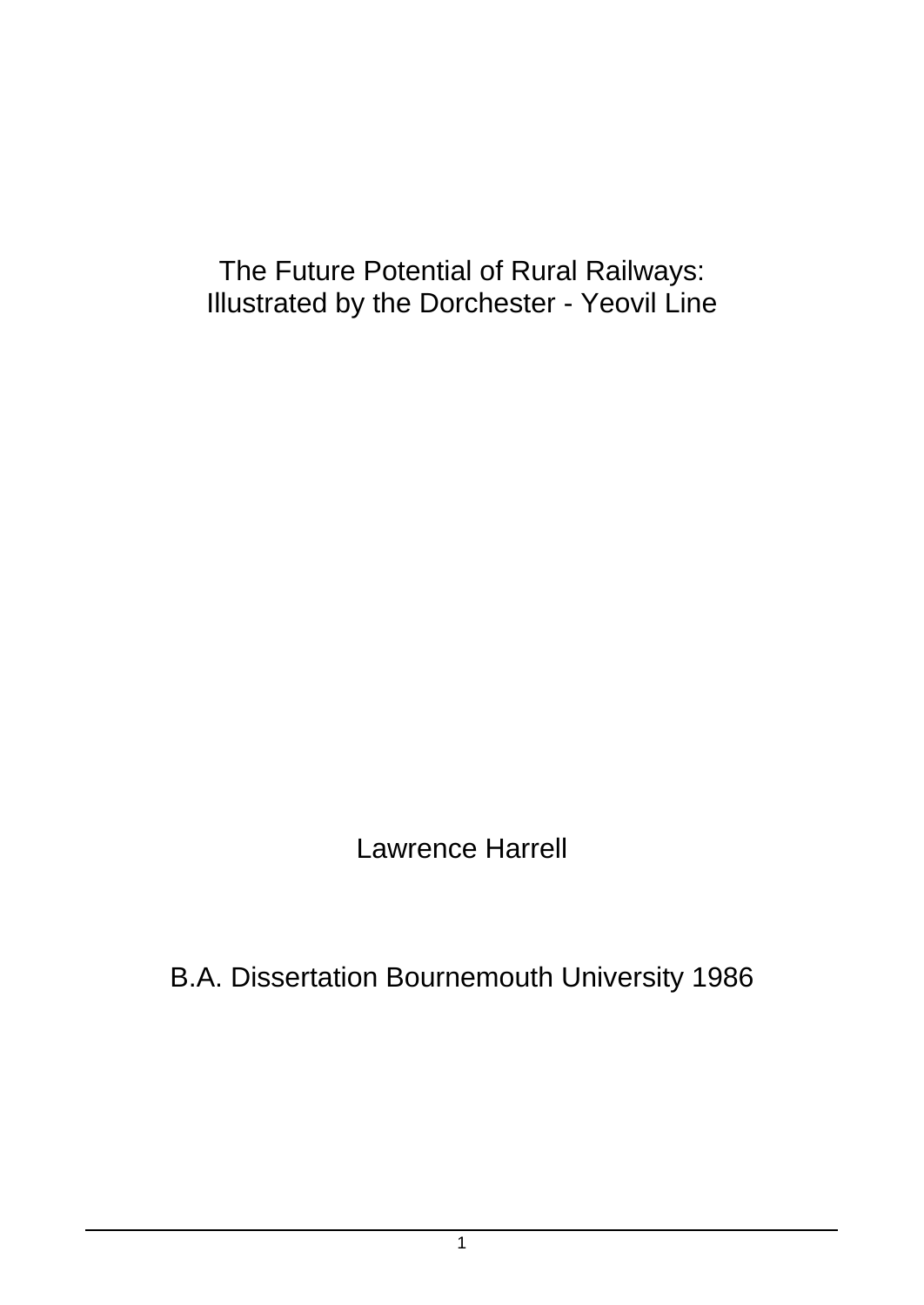## **1. INTRODUCTION**

## A. OBJECTIVES

This study aims to see if a local provincial sector railway line can be made more viable by implementing new policies to reduce costs, and increase revenue, by the more efficient use of resources.

The section of the railway that I am concerned with is the Western Region route from Yeovil Pen Mill to Dorchester West, though this route is also considered in the context of the wider transport network. The line will initially be looked at in terms of cutting costs, then the local revenue will be examined and finally the possibilities of increasing inter-regional traffic will be assessed.

## B.THE RURAL TRANSPORT PROBLEM

Providing rural public transport has always been a problem. In earlier days when even the remotest areas were served by railways it was doubtful whether much of the system made any profit (P26). Perhaps the fundamental problem is that the demand for rural transport is low and the population is widely dispersed, with people wishing to visit the larger concentrated centres. This reduces the viability of public transport operation as conventional forms especially rail are just not flexible enough. Overall the level of transport available in rural areas has never been as good as it is now because the private car has had a liberating effect on most of the community. But for those without cars mobility is restricted and in some cases no public transport is available at all. The people in the community who are affected by this tend to be concentrated in three groups: the old, children, and housewives, who are left without the family car when the husband goes to work. These groups are in many ways those who can least afford to be isolated in this way and this must detract from their enjoyment of rural life.

These problems have been exacerbated in recent years by a number of trends:

- 1. Continued growth in car ownership has reduced the already limited custom for public transport.
- 2. A rise in the real cost of rural service provision has meant that fewer rural settlements now have facilities such as post offices and shops. These services being concentrated in larger villages and towns.
- 3. The trend of rural depopulation has continued in many of the least accessible areas further reducing demand for public transport.
- 4. An aging population and greater traffic hazards mean that walking and cycling can no longer pay as large a part as in the past.

These problems have meant it has long been recognised that public transport has to be subsidised to some degree. However experience has shown, that without careful management these costs can escalate to a point where the service is cut back or withdrawn completely.

#### C. THE RAIL PROBLEM

British Rail inherited a mass of often competing rural rail routes upon nationalisation and so its provincial sector is a dramatic example of rural transport problems. Railways formed the first large scale public transport system in rural areas and began to lose traffic in the 1930s with the development of bus services. From the late 1950s onwards the private car began to have an impact and the network became very unprofitable. Although some attempts were made to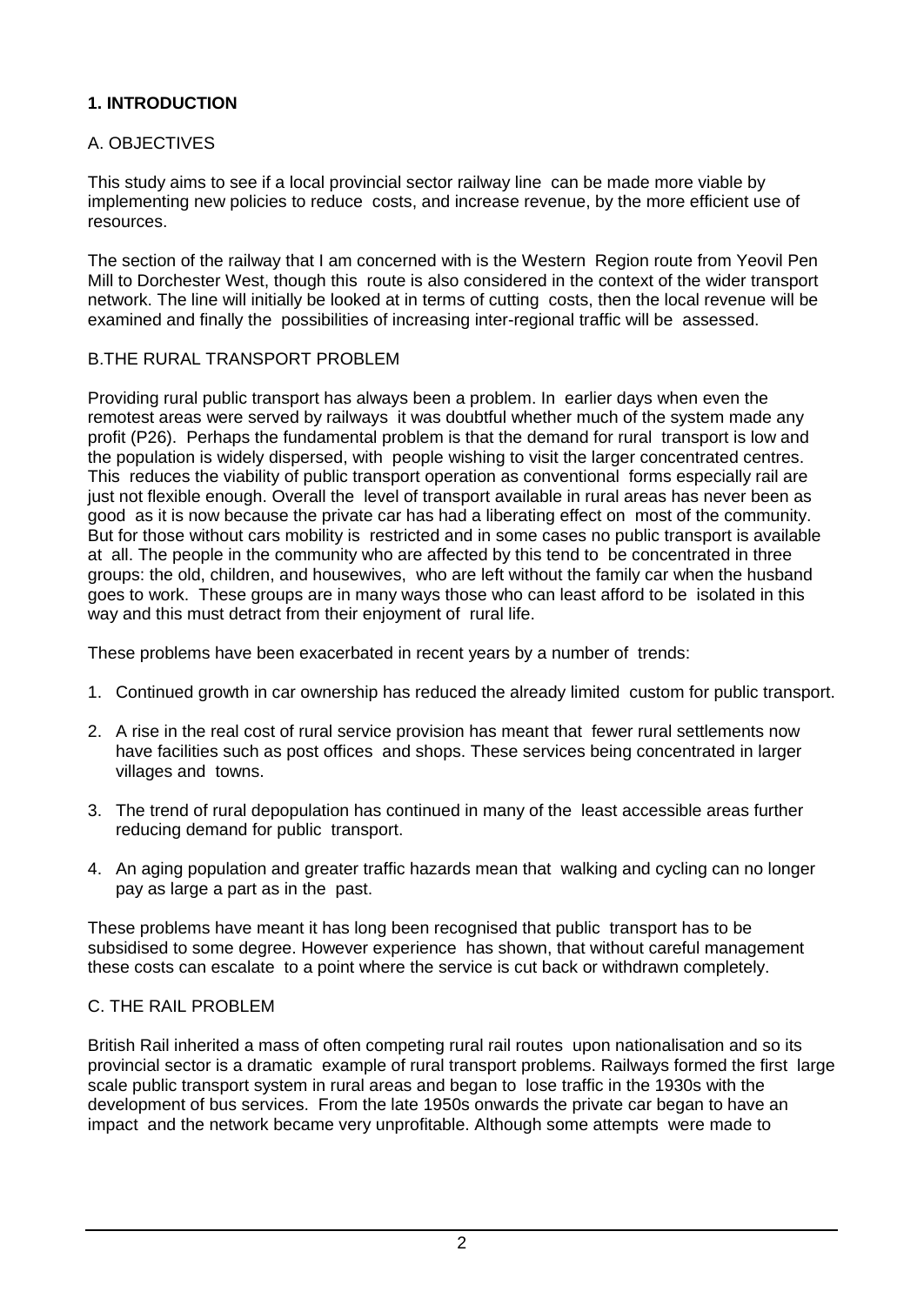rationalise the network it was not until Beeching's report in 1963 that any real progress was made. The report stated that in 1961 one half of the network carried only 4-5% of total traffic and that the railway had become almost insignificant in rural areas. When the report's recommendations were implemented, the rail network shrank from 20,237 miles in 1963, to 15,242 miles by 1968 (P26). Before the report had its full effect the 1968 Transport Act began to question its implementation. The social consequences of rail closures were now also to be looked at. As a result, some lines and services scheduled for closure under the Report have survived, notably those in the Scottish Highlands.



## D. THE DORCHESTER-YEOVIL LINE

This line was constructed as part of a Chippenham-Weymouth railway by the Wilts, Somerset and Weymouth Railway Company. The line took a relatively long time to complete running through relatively difficult country and being constructed just after the "railway mania" years which meant finance was difficult to obtain. The latter problem caused construction to be halted in 1848 with the line terminating at Westbury. At that stage the Great Western Railway Company (GWR) became involved, and in 1851 the local company was absorbed into the GWR and construction was restarted. By October 1850 the line had reached Frome, here the line was delayed by the expiry of the parliamentary powers for construction and further financial problems. As a result several branch line proposals were dropped. Even after reducing their objectives there was still minimal construction, so writs were threatened, and petitions presented to Parliament, the line however continued to languish. Meanwhile in 1853, Yeovil had been connected to the GWR network on a different line, while Dorchester had been connected to the London and South Western Railway (L&SWR) in 1847. Finally in 1854 under mounting pressure, and the threat that Weymouth too would be lost to the rival L&SWR, the GWR obtained a time extension, with the relevant Act including clauses compelling completion within two years. Then in September 1856 the line was opened to Yeovil, with the last stage to Weymouth being completed on 20th January 1857.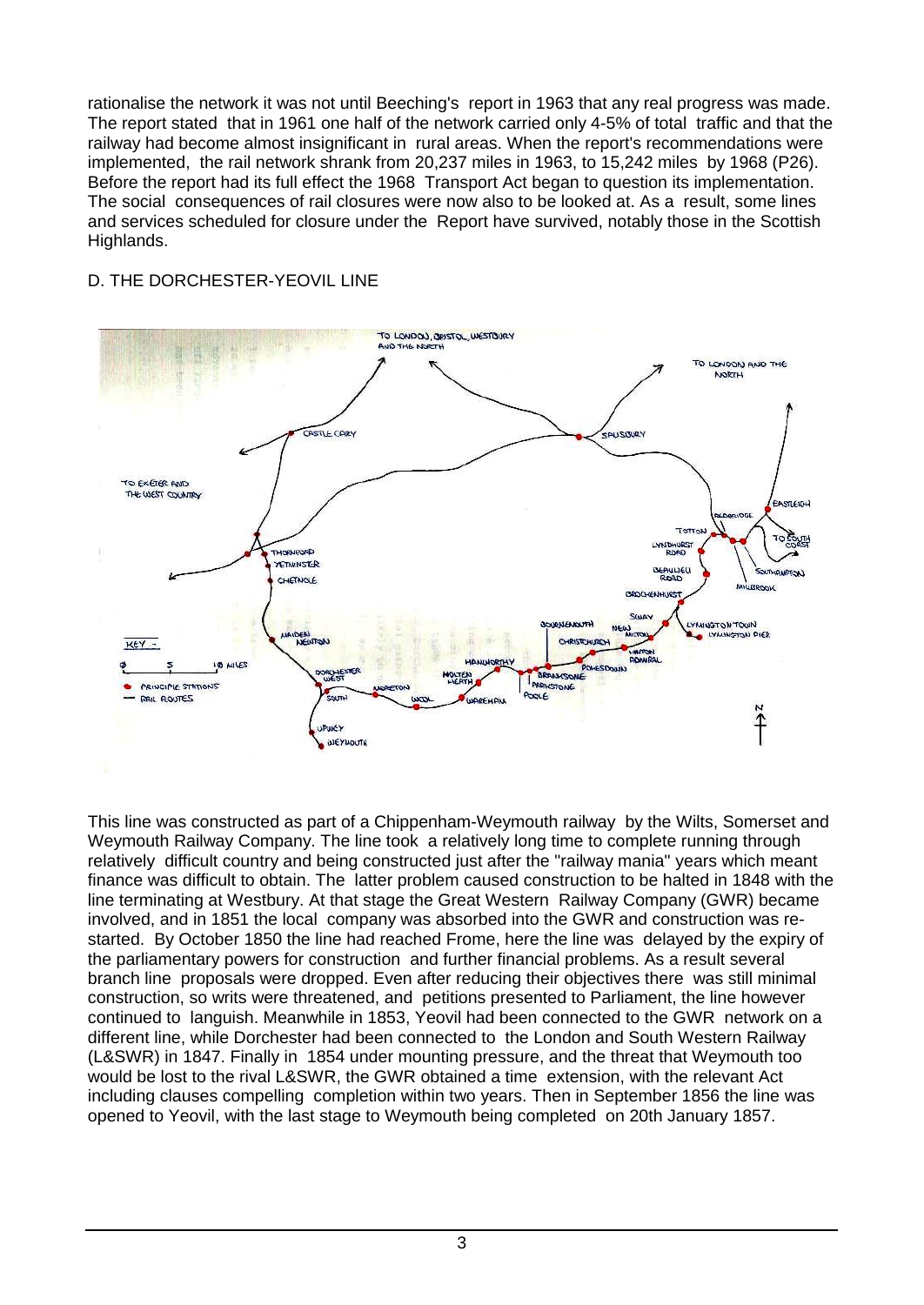The line had taken twelve years to complete, though with money short and substantial engineering work necessary, this seems understandable. It was built to Brunel's broad gauge, and boasted the longest tunnel in Dorset, ending with a sharp descent to the sea. The difficulties in financing the line are further explained by the awarding to the L&SWR the right to run their trains on the new line from Dorchester to Weymouth, thus reducing some of the potential gains for the GWR. In no way could the line be seen as likely to generate large returns for the investors, especially as much of it passed through rural areas.

Even in the beginning, the line was commercially suspect but a series of events promised to make it more so.

- 1. London traffic was restricted because the L&SWR route was 20 miles shorter than the GWR line, and in the 1880s this advantage was increased by the completion of a number of cut-off lines in the Bournemouth area. Although the GWR's line had been doubled between Yeovil and Evershot in 1858, initial traffic expectations were not fulfilled. So while the South Western's service developed, the GWR's declined. The situation became so bad that in the financial crises of 1866/7, economies were made, and there were sweeping cuts in train services (the number of London connections per day falling from five to three by 1868).
- 2. The GWR was finding its broad gauge a handicap in the development of through-traffic, but the money was not available for conversion or modernisation, and so the situation worsened. Eventually in 1874 the line was converted to standard gauge, and it was able to compete more effectively for the important Jersey potato traffic. However the GWR passenger traffic remained in the shadow of the L&SWR line, with journeys to London taking an hour longer on the former route, even on the fastest trains. Towards the end of the century the situation improved slightly as steamer traffic from Weymouth to the Channel Islands was developed. The GWR also opened a number of cut-off lines, and so by the early 1900s the times for both London services were at last comparable. Nevertheless it had taken nearly half a century to achieve this. The South Western line was now established as the main London route.
- 3. The new cut-off lines meant the northern part of the line was shared with other services and so the Weymouth line now effectively began at Castle Cary. The principle stations on this shortened line were at Yeovil, Dorchester and Weymouth. With the opening of a new L&SWR route from Salisbury to Exeter via Yeovil in 1860, all these settlements were now served more directly by this rival company.
- 4. Finally the growth of other resorts in the area, especially Bournemouth which grew rapidly from the 1860s, must have restricted the growth of traffic to the rival resort of Weymouth on both routes.

By the 1930s the GWR line had begun to make some progress, carrying substantial freight and seasonal passenger traffic. Channel Island traffic had been concentrated on Weymouth and to cope with this increase, Weymouth's harbour facilities were improved. The greater road competition led to the construction of a number of halts, on the southern half of the line, the last of which was opened in 1936, representing the maximum development of the line.

After the second world war the railways were nationalised into one network. However this was still divided up into regions, and in Dorset the lines were shared between the Western and Southern regions. This division roughly corresponded with the GWR/L&SWR one of earlier years. In 1950 the Southern Region took over the GWR route and the latter has declined ever since. As the Southern region was now in control of the two competing lines, all the traffic that could be, was diverted onto their original (L&SWR) line, on the original GWR route the track was singled and a number of stations closed.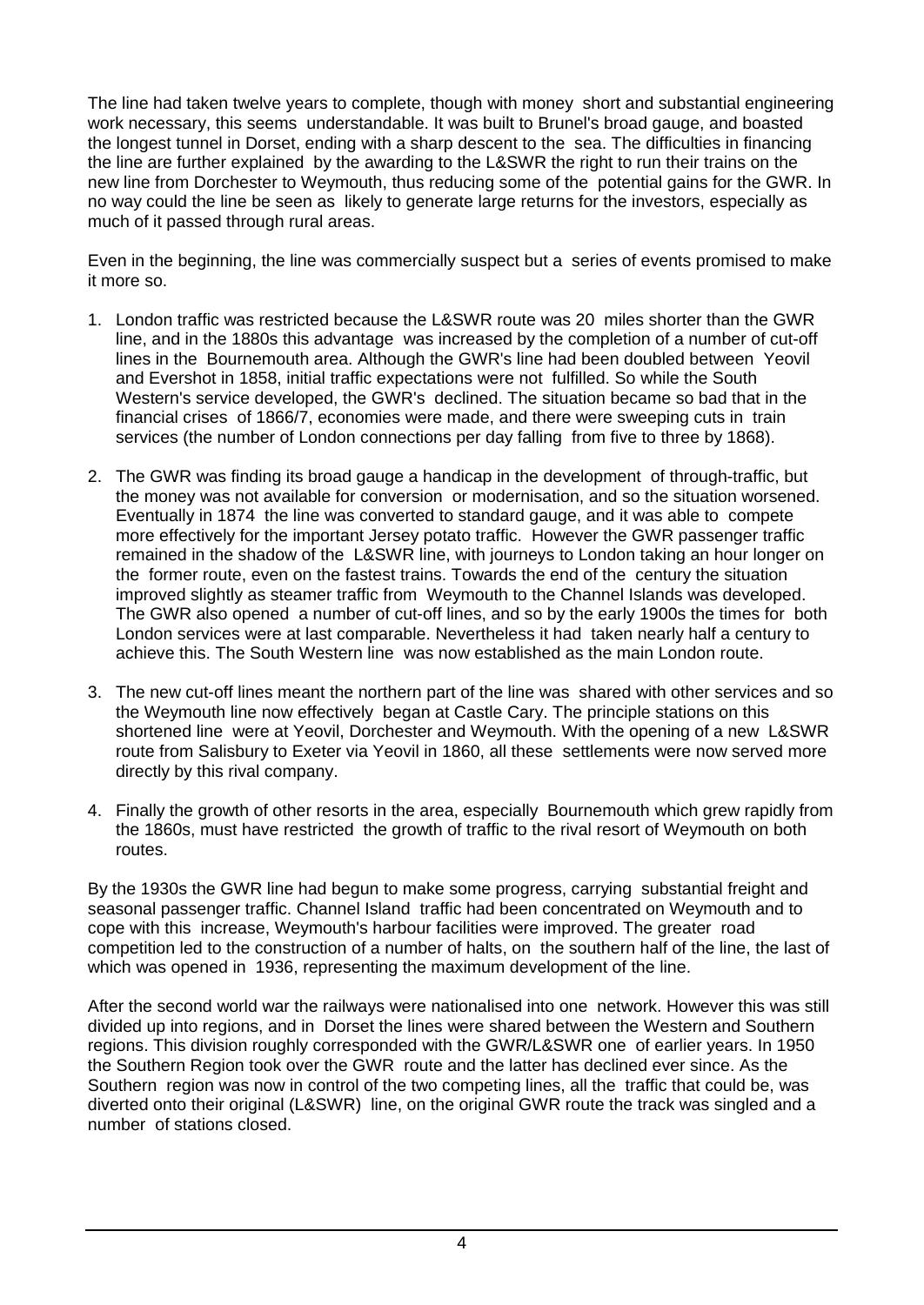Under the recommendations of the Beeching report the Dorchester- Yeovil line was not scheduled for closure although all the stations along it, except for Yeovil Pen Mill, were. When the time came for closure to be carried out it was realised that the proposals were just not practical. So a number of stations were reprieved. Dorchester West was saved as it generated a large proportion of the traffic on this part of the line and is the county town. Maiden Newton too, is a relatively important stop; and Chetnole, Yetminster and Thornford could not be served adequately by a replacement bus service. The line is currently divided between the regions at Dorchester and the only traffic that remains is a local passenger service and a few summer excursion trains. It is expected that unless there are cuts in British Rail's grant or other unforeseen problems the line will be safe into the 1990's.

## B. THE CURRENT SCENE AND LIKELY DEVELOPMENTS

As well as the Dorchester-Yeovil line, two adjoining lines will be considered in this project, because of their potential links with the former. These are the Southampton-Weymouth and Exeter-Yeovil Junction routes.

The Southampton line has an hourly service between London and Weymouth, calling at most stations west of Bournemouth (few trains call at Upwey or Holton Heath). This is supplemented by additional trains running east of Bournemouth, where the route is electrified. The trains used are old and due for replacement. In the future the line is to be electrified all the way to Weymouth (the Department of Transport have just given consent) and new rolling stock is to be introduced.

The Exeter route has a two-hourly service from Waterloo, which calls at most stations on the line. Although only a secondary main line (and not electrified) its trains are usually more modern than those on the Southampton line. By 1990 it is proposed that High Speed Trains will be transferred to this route as they are displaced from other services.

The Dorchester-Yeovil line has a two-hourly service calling at most stations, though a recent trend has been to reduce the number of stops. The trains used on this service are usually Diesel Multiple Units (DMUs) of the same era as the Southampton line stock. Connections on this line are generally bad unless one wishes to visit the Bristol area. As more of the new "Sprinter" DMUs become available, it is expected this line will be so equipped.

The Dorchester-Yeovil lines competition is in the form of both local bus, and express coach services. National Express coach service 773 directly follows the line making stops at Dorchester, Evershot and Yeovil. National Express services 025 and 476 run via Bournemouth to the West Country, passing Dorchester and Bridport (P24/P25). Southern National service 495 runs from Weymouth and Dorchester to Axminster and Taunton. As it is no longer possible to get from Axminster across to Exeter and points west, this is an insignificant competitor. Southern National also run service X94 from Bournemouth to Yeovil. Pearce, Darch and Wilcox run a roughly parallel Dorchester-Yeovil service and include stops at Maiden Newton, Chetnole and Yetminster which are also served by the railway. This competition is discussed in more detail in later chapters.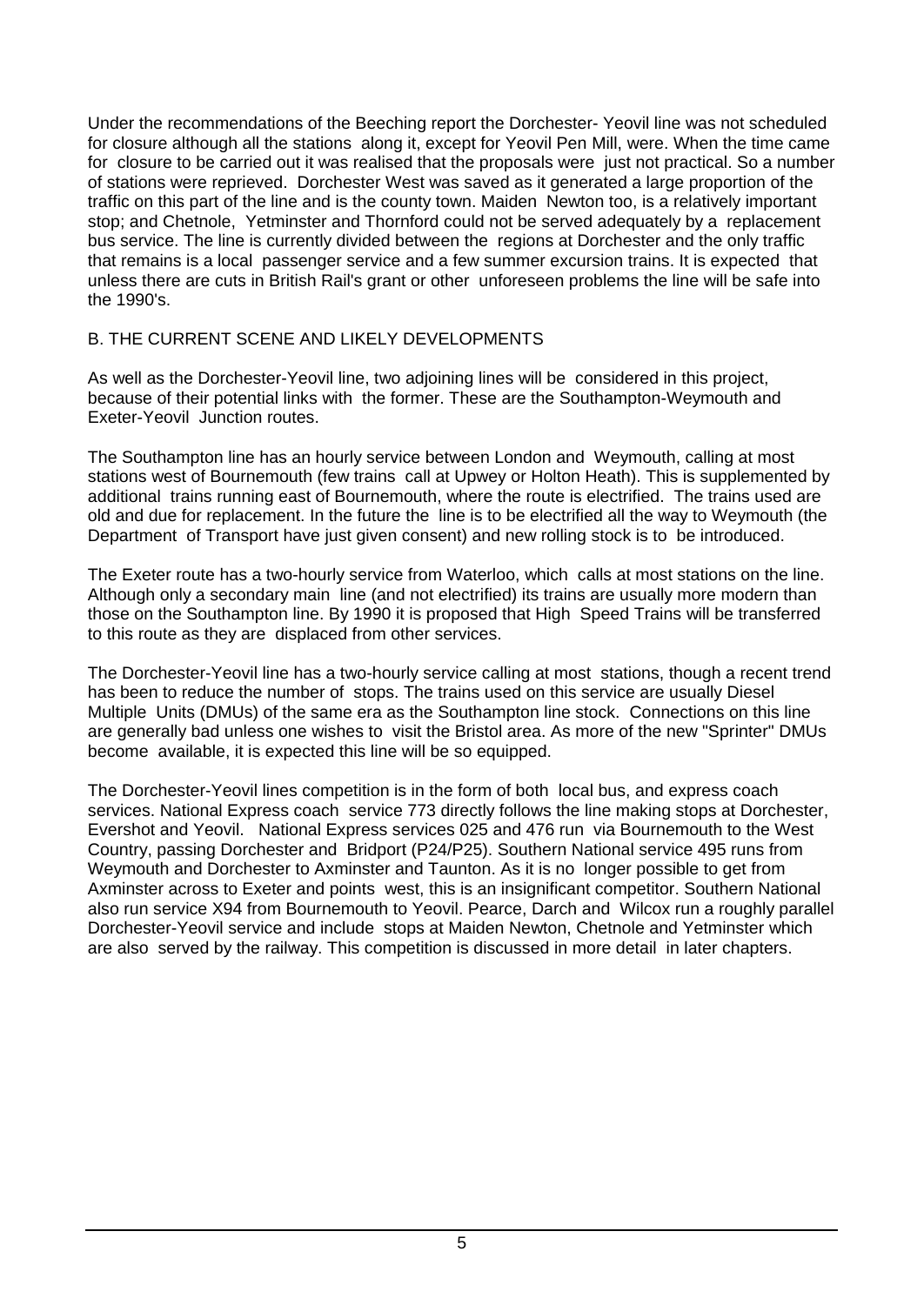## **2. REDUCING COSTS**

Provincial sector railway lines in general are extremely unprofitable and offer little chance of increasing revenue, however they do present opportunities for reducing costs. The profitability of the whole Westbury-Weymouth railway line was looked at by the National Bus Company (NBC) in 1981/82 (C8). In their report using 1979 figures, the revenue generated was estimated at 88,000 per annum. The cost of maintaining the line in 1979 was also estimated and broken down into the following 5 groups: train services, terminals, track and signalling, general expenses and replacements. These in turn were divided between engineering and operating costs, the total being £1,762,00 p.a.. This gives us a gross operating index of 27.7%, which implies that the line was covering less than a third of its costs.

There are two aspects to cost reduction; it can be done using the present resources more efficiently and/or by cost saving investment.

In the first case. NBC suggest closing the line and instigating a railcoach alternative. This it is estimated would reduce total costs to £446,000. Although some areas may lose their service, overall journey times could be matched. So if there was no fall in revenue the route could produce a small surplus. However, experience has shown that this is not often the case. For example, Hillman and Whalley (P6) suggest that a transfer rate, from train to coach, of 60% would be optimistic. In their book they conclude that "the elimination of local rail travel has a dehabilitating effect on the health of the rest of the railway network". In the year before a branch line closure the authors reported that 77% of their sample population used long distance rail travel, after closure this fell to 20%. If the replacement service was marketed as part of the rail network with through tickets available and good connections, the transfer may be higher. But should the coach service prove un-profitable it could be withdrawn relatively easily, leaving some of the area with no public transport. Also a number of Dorchester-Yeovil trains run through to Bristol providing local services north of Yeovil. If the Dorchester-Yeovil line was closed many passengers using these northern stations (that remained open) would find themselves with at best, irregular services. British Rail would then have to decide whether to allow such a situation to continue, or to run extra services to compensate. Both of these alternatives are likely to increase costs and/or reduce revenue and feeder traffic. So in looking at these cost savings the rest of the network must be considered.

Generally the Dorchester-Yeovil line is already run as a minimum railway with all stations south of Castle Cary unstaffed except Yeovil Pen Mill. Low cost DMUs provide the train service and the line is single with passing loops at Yeovil, Maiden Newton and Dorchester. So there is little to economise on. Although some of these loops could be taken out, they are necessary during peak summer operations, or in special circumstances. The line is therefore not relatively costly to run, for example, it has no level crossings or large engineering works to maintain. Even so there have been recent closure scares caused by the alleged state of the short tunnels on the line. British Rail has confirmed that the tunnels are not as bad as was thought, and so will not threaten services in the near future. Perhaps the only operational savings that could be made are by the more efficient use of staff and multiple train units. For example, by carrying out more engineering work during the week, labour costs can be cut significantly.

Costs can also be reduced by cost saving investment (renewal of equipment in a simpler form). At present there are two main areas where cost saving investment is likely to be effective.

Firstly, Scottish trials of a new form of signalling for lightly used rural lines have proved very successful. This scheme is expected to pay for itself in two years. The technique is known as the "Radio Electronic Token Block", which is a form of signalling by radio. This replaces the elaborate manual tokens previously exchanged by drivers and signalmen on single track systems. The savings are said to be startling and the technology simple (P13). It ensures that only one train can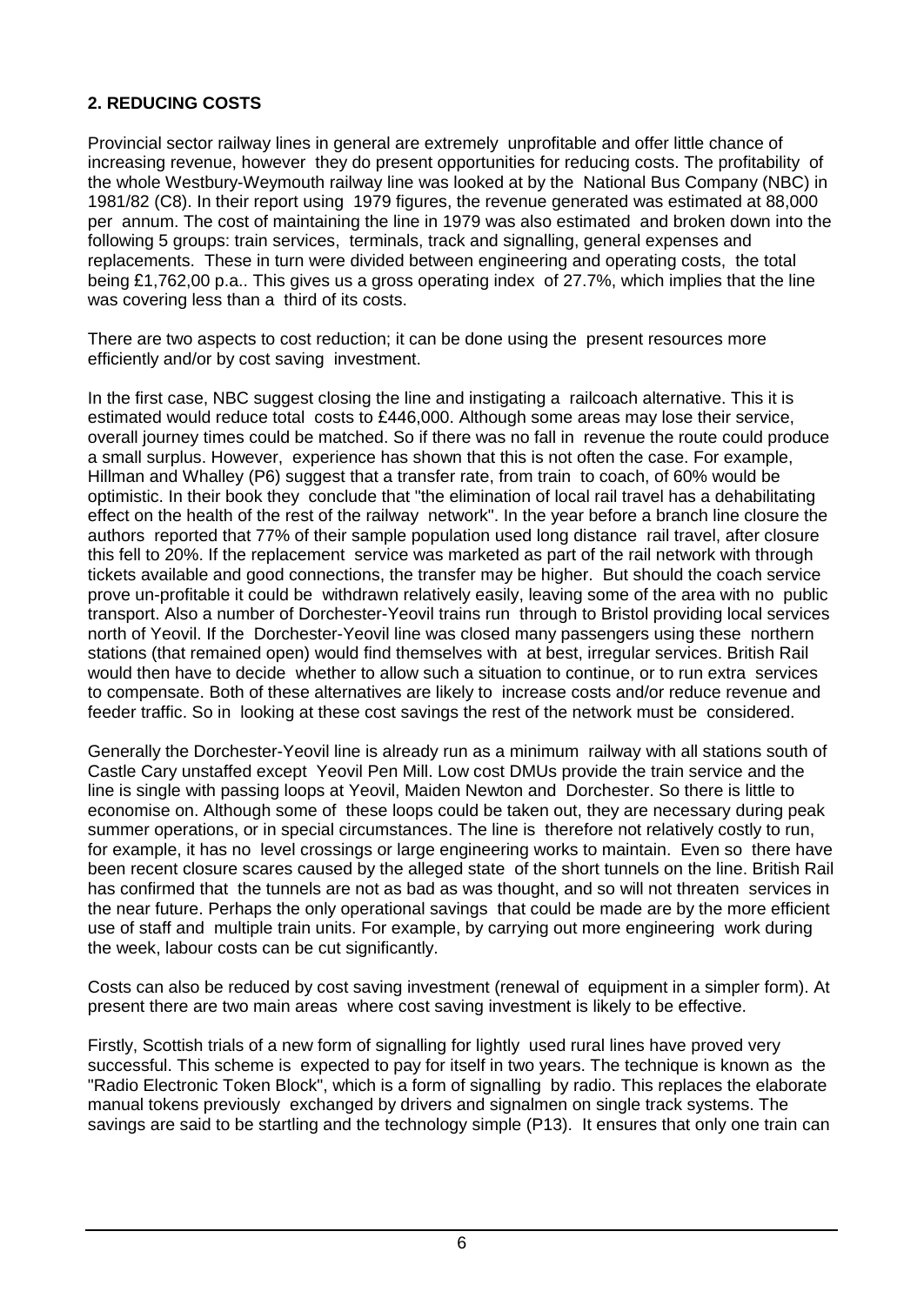be on the line at the same time, and does so with less infrastructure and therefore less maintenance than conventional systems. It prevents the need for cable renewal and saves enough money to make "many threatened rural lines a sensible proposition in the future" (P13), having "a radical effect on the operating economics of lightly loaded lines in rural areas" (P32). Perhaps the only drawbacks with the scheme are that it requires dedicated stock, trains have to be fitted with radios, and this obviously costs money. However, on the Dorchester-Yeovil line there is no freight so only passenger trains would need to be fitted, which could be done while the proposed new units are being constructed, thus reducing costs. As track and signalling costs are 32% of the total cost of the line (C8), there are large potential savings to be made. Nevertheless the line is considerably shorter than the Scottish examples, and so savings may not be sufficient to justify the investment. Such a system may also make the operations of through and excursion trains difficult as extra dedicated locomotives would have to be found, though as the system becomes more universal this would be less of a problem.

The second form of cost saving investment has already been proposed, this being the introduction of new "Sprinter" trains. These will give better performance than current stock, having significantly lower running and maintenance costs. Their greater reliability means that fewer units will be needed to provide the same level of service. They will also show a marked improvement for the passenger, and it is hoped they will win back passengers from other modes of transport. It is also expected that the lightweight "Sprinters" will reduce the wear on the track. The new trains are expected to last 20 years, and the savings will be dramatic amounting to £3.5 million on fuel, and £6.3 million on maintenance per annum over the whole network (P14). On the Dorchester-Yeovil route train running costs account for 44% of total costs (C8), so once again major savings can be made.

The implementation of such cost saving measures can be seen by using an international example.

The Dutch Railways have introduced a whole range of measures including radio signalling (P33). It was found that when new, lighter trains were introduced savings on track maintenance were realised, as well as on running and train maintenance. They are also introducing driver-only operation during off peak periods when passengers boarding at unmanned stations can buy their tickets from the driver through a cash window, rather like pay-as-you-enter buses. These new trains have a higher availability so fewer are needed to run the service. To increase versatility the Dutch trains have guard's van with fold-up seats and cycle racks. Passing loops are operated with spring loaded points, which the trains change as they pass through. The jobs on the Dutch railways are more flexible, for example, a guard may become a carriage cleaner in off-peak hours and a driver may operate as a mechanic. This adds to the variety associated with the job and thus should increase job satisfaction. The obligation to fence the line has been removed in some areas resulting in significant cost savings. Stations have been adapted to this more modern environment and the fare structure has been simplified. Through-tickets are now available for all parts of the railway network and local shops now sell tickets. Regular travellers are able to buy books of tickets so the driver sells fewer on the train (this only operates at off-peak times). When these new measures were introduced they were accompanied by a substantial marketing effort.

Although there is little prospect for immediate cost reduction on the Dorchester-Yeovil line some of these new measures could be adopted. The introduction of the "Sprinter" trains would offer the chance of implementing a complete package, rather like the Dutch example. It is possible that some of the schemes may not be practical in the UK environment. British Rail has already had a dispute with the unions on a limited introduction of driver only operated trains, so one can imagine what an expansion of the scheme is likely to do, as even the Dutch have had some problems in this area. Similar problems may be experienced in attempts to make jobs more flexible. One area that could be improved in the UK is the provision of guard's vans. As new trains have been introduced guard's vans have been gradually getting smaller and in some cases disappeared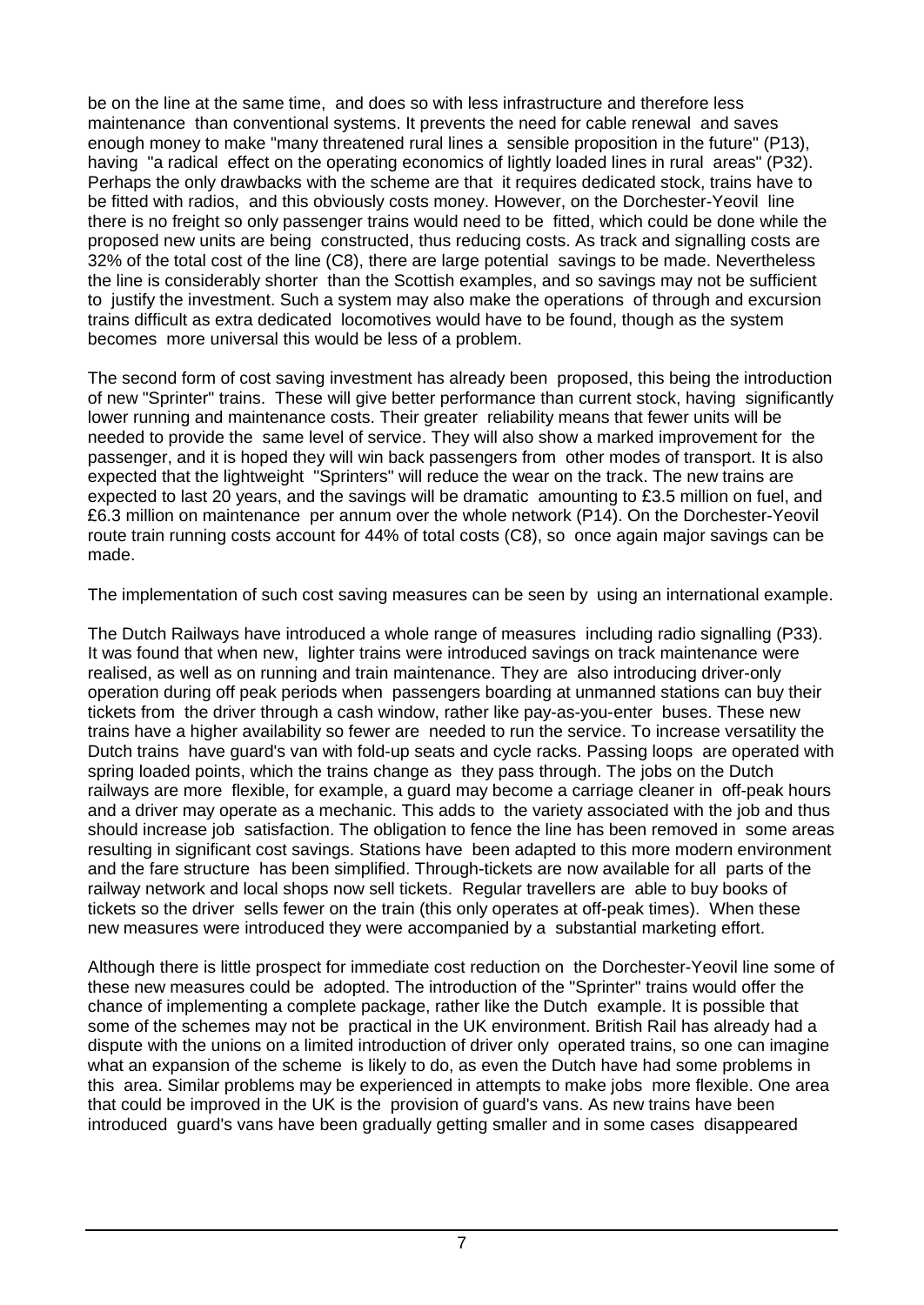altogether, as have toilets. This can only serve to reduce the few advantages rail has over competing public transport.

As many rural stations are distanced from part or all of the community they serve, it would seem reasonable for British Rail to encourage cycling. This in affect reduces the distance to the station for those who cannot use cars. The provision of cycle racks at the halts on the line may encourage traffic from cyclists as one could then leave a cycle safely chained up so the passenger feels more at ease when leaving a cycle during a journey. This may reduce congestion in the guard's van.

Simplified track layouts can replace complex old ones with new more reliable components being installed. Passing loops operated by sprung loaded points could be introduced on the line although tests have shown that speed over these has to be limited to 15 m.p.h.. It could therefore be introduced at Maiden Newton and Dorchester West, where most trains stop and the track is not used by other services.

Attempts have been made to reduce the legislative restrictions on rural railways. For example; removing the obligation to fence rural rail lines but so far there has been little progress. It is also hoped that assistance can be obtained in the maintenance of BR's many historic structures.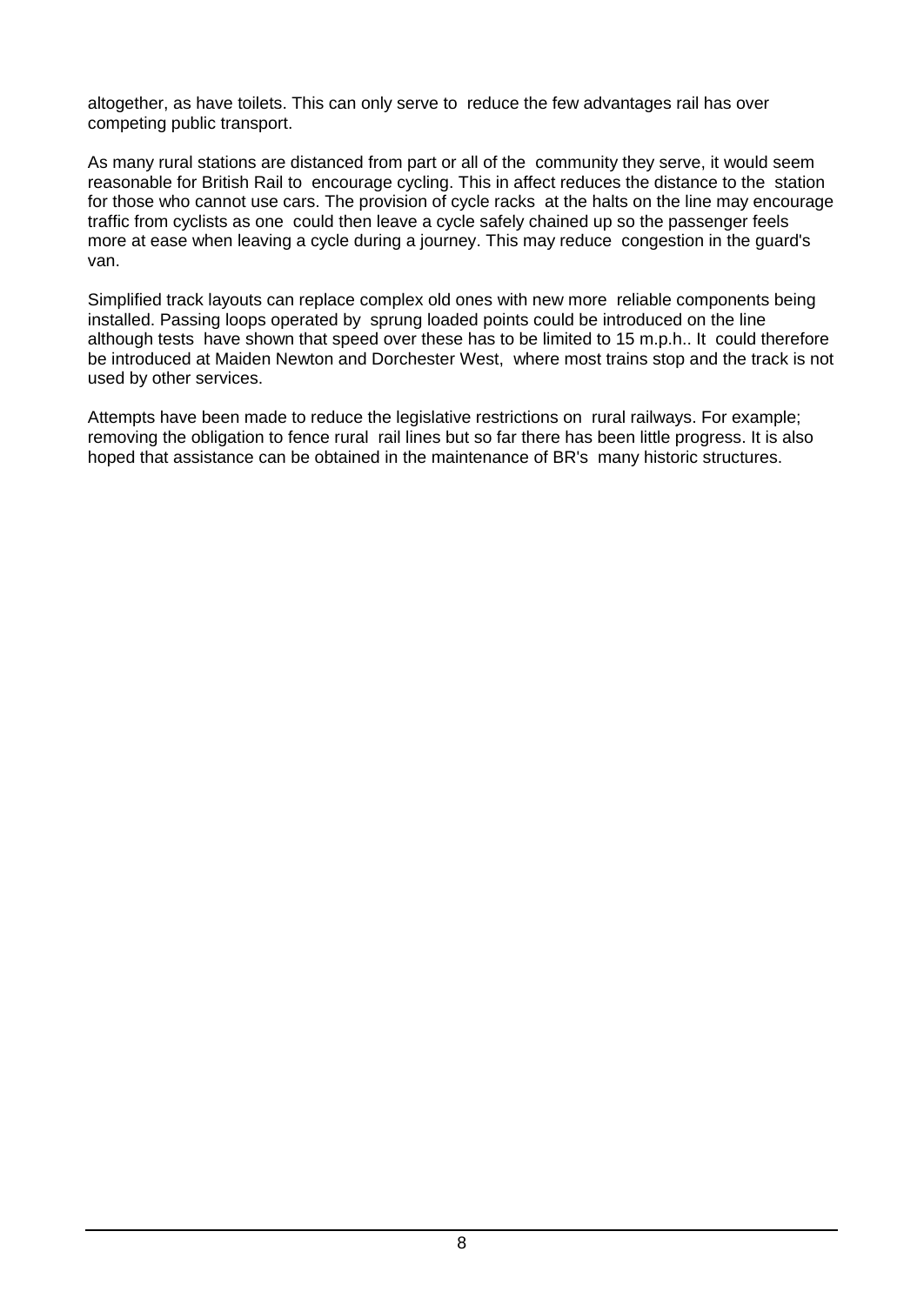## **3. INCREASING LOCAL REVENUE**

Although the line does not pass through an area of significant population, there may be some possibility of increasing local traffic and revenue in the future. The population of West Dorset rose from 74,067 (1971) to 78,849 (1981) which is a 6.4% increase (P9). Furthermore this rate of growth is increasing (P22). West Dorset's population is projected at 87,170 by 1996 (P10) and 26.7% of this population have no car.



This growth can be looked at for the parishes along the Dorchester- Yeovil railway line.

| <b>PARISHES</b>          | <b>POP</b> | <b>POP</b> | <b>GROWTH</b> | <b>CAR</b>    |
|--------------------------|------------|------------|---------------|---------------|
|                          | 1971       | 1981       | 1971-81       | <b>OWNERS</b> |
| <b>BRADFORD PEVERELL</b> | 340        | 349        | 2.65%         | 89.43%        |
| <b>STRATTON</b>          | 228        | 297        | 30.26%        | 81.90%        |
| <b>FRAMPTON</b>          | 364        | 389        | 6.87%         | 80.00%        |
| <b>MAIDEN NEWTON</b>     | 692        | 785        | 13.44%        | 69.55%        |
| <b>CATTISTOCK</b>        | 406        | 481        | 18.47%        | 88.89%        |
| <b>FROME ST. QUINTIN</b> | 123        | 133        | 8.13%         | 89.58%        |
| <b>MELBURY BUBB</b>      | 81         | 66         | $-18.52%$     | 90.00%        |
| <b>CHETNOLE</b>          | 212        | 305        | 43.87%        | 88.07%        |
| <b>YETMINSTER</b>        | 811        | 898        | 10.73%        | 78.92%        |
| <b>BEER HACKET</b>       | 96         | 89         | $-7.29%$      | 92.86%        |
| <b>THORNFORD</b>         | 632        | 635        | 0.47%         | 83.11%        |
| <b>CLIFTON MAYBANK</b>   | 70         | 57         | $-18.57%$     | 76.19%        |

This can also be done for settlements within one mile of the line: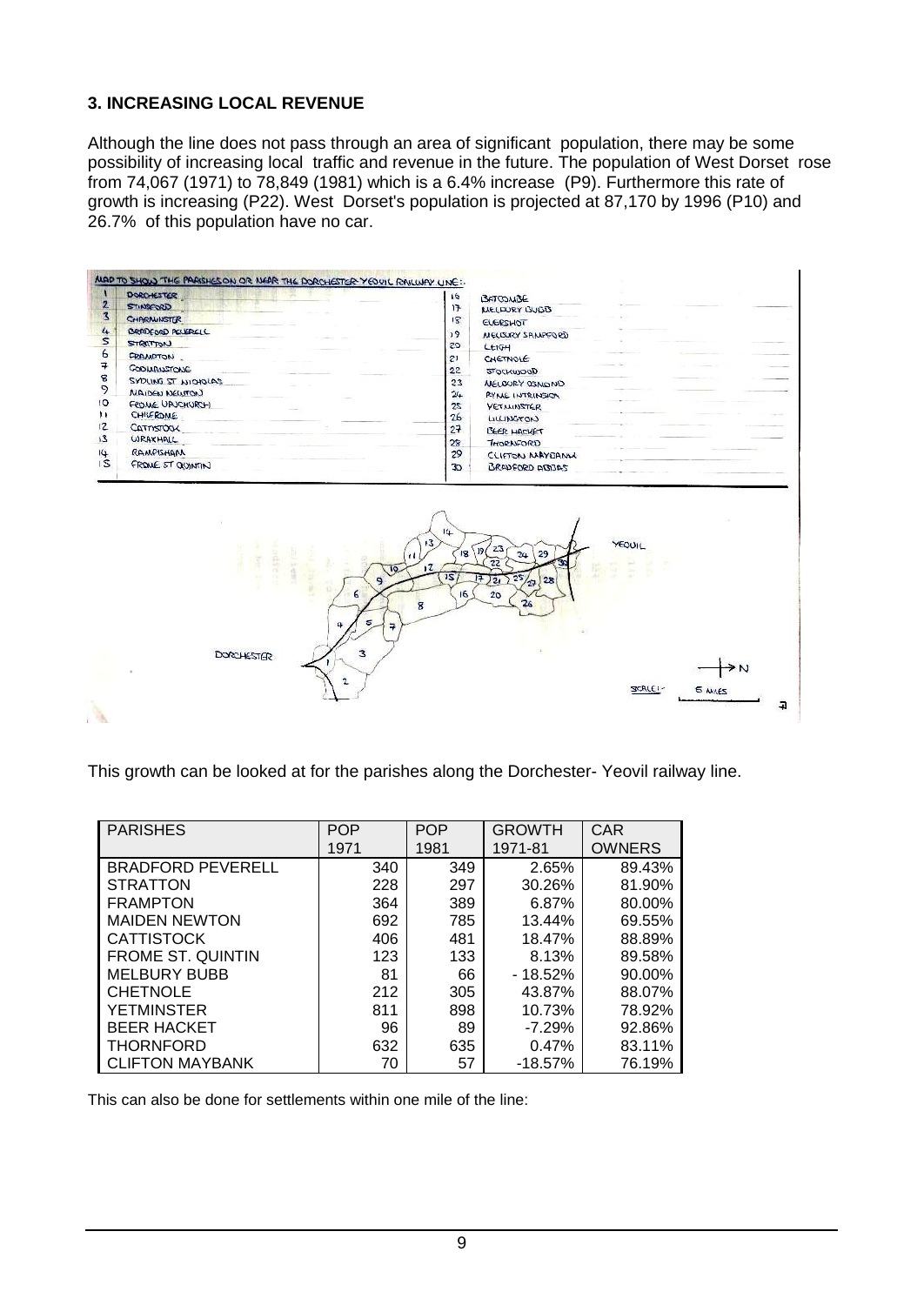| <b>PARISHES</b>         | POP   | <b>POP</b> | <b>GROWTH</b> | <b>CAR</b>    |
|-------------------------|-------|------------|---------------|---------------|
|                         | 1971  | 1981       | 1971-81       | <b>OWNERS</b> |
| <b>FROME VAUCHURCH</b>  | 146   | 132        | $-9.59%$      | 76.36%        |
| TOLLER FRATRUM          | 18    | 12         | $-33.33\%$    | No figure     |
| <b>CHILFROME</b>        | 49    | 42         | $-14.29%$     | 92.31%        |
| WRAXHALL                | 59    | 40         | $-32.20%$     | 76.47%        |
| <b>RAMPISHAM</b>        | 152   | 140        | $-7.89%$      | 91.49%        |
| <b>MELBURY SAMPFORD</b> | 42    | 43         | 2.38%         | 92.31%        |
| <b>MELBURY OSMOND</b>   | 185   | 189        | 2.16%         | 80.82%        |
| <b>RYME INTRINSICA</b>  | 127   | 156        | 22.83%        | 86.54%        |
| <b>STINSFORD</b>        | 332   | 295        | $-11.12%$     | 93.14%        |
| <b>CHARMINSTER</b>      | 2,494 | 2,084      | $-16.44%$     | 71.17%        |
| <b>GODMANSTONE</b>      | 138   | 117        | $-15.22\%$    | 82.35%        |
| SYDLING ST. NICHOLAS    | 321   | 322        | 0.31%         | 83.05%        |
| <b>BATCOMBE</b>         | 102   | 103        | 0.98%         | 90.00%        |
| <b>LEIGH</b>            | 353   | 390        | 10.48%        | 85.71%        |
| <b>LILLINGTON</b>       | 77    | 88         | 14.29%        | 96.30%        |

Note that the car ownership figures are only based on a 10% sample and so may be inaccurate (P9).

The growth areas are in order of magnitude: Chetnole, Stratton, Ryme Intrinsica, Cattistock, Lillington, Maiden Newton, Yetminster, Leigh, Frome St. Quintin, Frampton, Bradford Peverell, Melbury Osmond, Batcombe, Thornford, and Sydling St. Nicholas. Those settlements not having rail access could be the basis of a set of potential targets for the railway in an attempt to increase revenue. To this could be added other settlements that have declined in size but are still bigger than, say, Chetnole (the smallest settlement currently served by the line) i.e., Bradford Abbas and Charminster. The target settlements can now be looked at more practically in terms of situation, accessibility and competition from other modes of transport.

Charminster, although close to the line is separated from it by the River Frome and is well served by more convenient public transport.

Bradford Abbas is really too close to Thornford to warrant a separate halt, however, patronage from this village may be improved if the residents are made more aware of this halt. But even so, only longer journeys would be undertaken as the halt is one mile away form the village. Stratton is directly on the line and is growing fast. Visits to the area have confirmed that this growth is continuing after the 1981 Census. New houses are still being built at what appears to be an increasing rate. The Stratton, Bradford Peverell and Charminster area has been earmarked for overspill growth from Dorchester.

Ryme Intrinsica is one mile from the line and is already served as well at it could be at Yetminster.

Cattistock can be considered along with Chilfrome, giving a combined population of 523, both settlements are almost directly on the line and are a mile from the nearest station (Maiden Newton). At present the potential traffic gain from reopening would probably not be sufficient to justify it, as the village is served by the bus and a halt here may reduce traffic from Maiden Newton.

The actual settlement of Lillington is two miles from the line and is also very small, so it is not really relevant.

Leigh is already served as well as possible by Chetnole (1.5 miles away).

Frome St. Quintin is one of the few villages in Dorset with no public transport and although only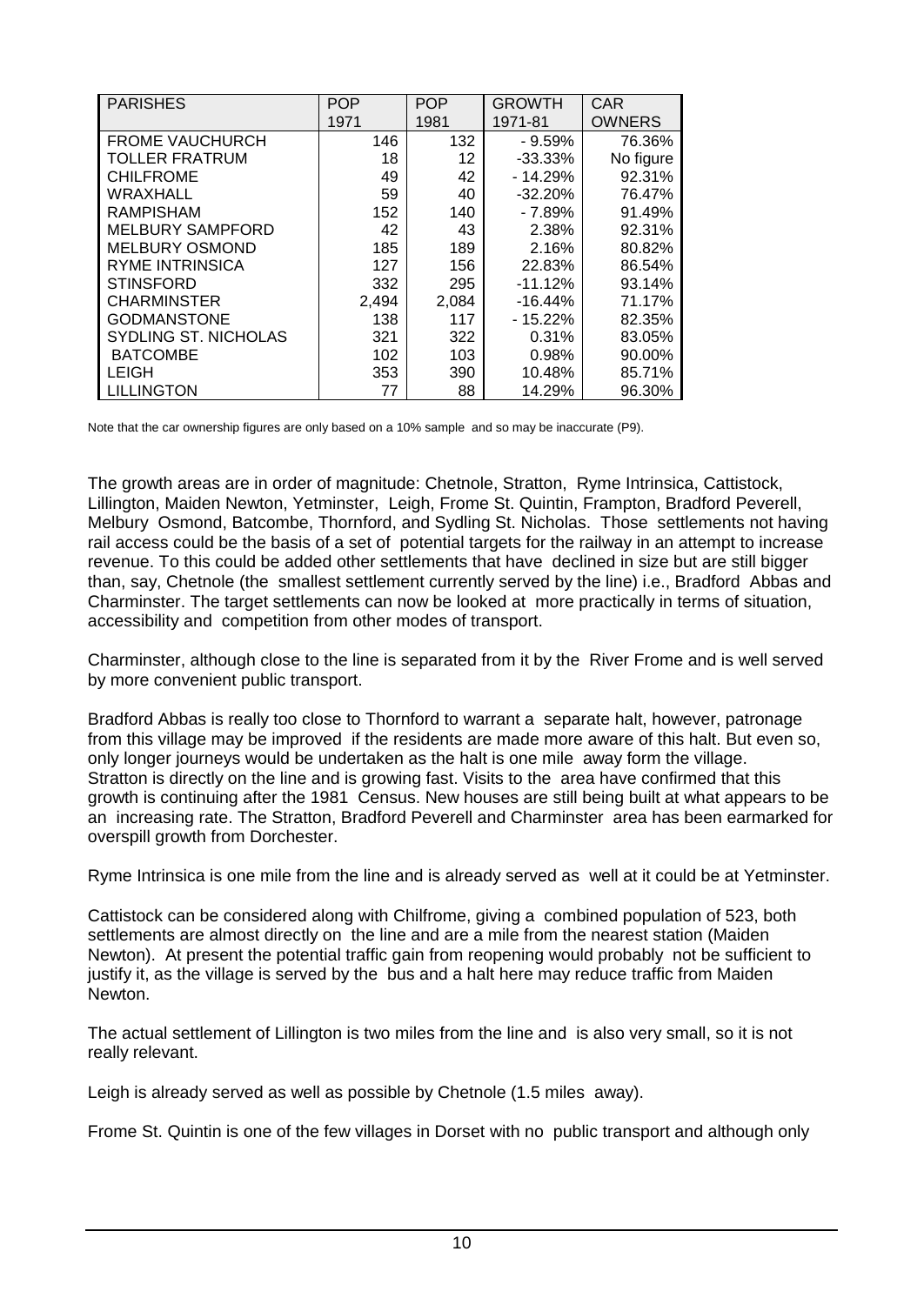half a mile from the line, is two miles from the nearest station at Maiden Newton. There are no other close areas of significant population, the only potential traffic would be provided by the police training centre nearby. However they have informed me that most recruits have their own private transport and those that do not are driven to Dorchester or Yeovil stations. Thus there is no case for a halt here.

Frampton is on the line and used to be served by it. But it is not big enough to justify the construction of a new halt and is well served by buses. Currently the nearest station is Maiden Newton (1.75 miles away) though if Stratton halt was to reopen, this distance would be reduced slightly.

Bradford Peverell is a quarter of a mile from the site of Stratton halt and the nearest station at present is Dorchester (2 miles). This village can thus be treated together with Stratton giving a combined population of 646 which makes this the most promising site on the line.

Melbury Sampford is one and a half miles from Chetnole and is served as well as it could be. Melbury Osmond is a similar distance from Chetnole and the same applies.

Batcombe is very small and its centre lies too far from the line for it to have any influence.

Finally Sydling St. Nicholas is two miles from Maiden Newton and is as well served as it could be.

The result of this analysis is that the best case for re-opening is at Bradford Peverell and Stratton. Perhaps the most significant point is that Bradford Peverell halt is still intact. With the addition of train information and the restoration of the path from the road, it would be fully serviceable. In an attempt to estimate the use of a re-opened halt a number of regression models were tried using all the stations currently served by the local trains. The variables were: distance from the built up area, population of the immediate settlements, car ownership rates and average weekday use of each station concerned. The passenger figures were made available to me by Dorset County Council who did a survey in March and August 1983. This data is shown in the table below:

| <b>STATION</b>       | <b>POP</b> | <b>DISTANCE</b> | <b>CAR</b>    | <b>LOADINGS</b> |
|----------------------|------------|-----------------|---------------|-----------------|
|                      |            |                 | <b>OWNERS</b> |                 |
| Weymouth             | 38,702     | 0               | 61.21%        | 624             |
| Radipole             | 3,640      | 0               | 65.23%        | 10              |
| Upwey                | 2,800      | 0               | 73.42%        | 17              |
| Dorchester. W        | 12,263     | 0               | 67.71%        | 196             |
| <b>Maiden Newton</b> | 907        | 0               | 71.31%        | 46              |
| Chetnole             | 305        | 0.25            | 88.07%        |                 |
| Yetminster           | 898        | 0               | 78.92%        | 27              |
| Thornford            | 724        | 0.75            | 84.31%        | 8               |
| Yeovil P.M           | 24,598     |                 | 69.20%        | 249             |
| Stratton             | 635        | 0.25            | 85.97%        |                 |

Some of these figures need explaining. Weymouth's population excludes Portland, Radipole, Upwey and Broadway. It's car ownership is also a (population) weighted average of these figures. Thornford's population includes that of Beer Hacket as does the car ownership figure. Finally Maiden Newton's population and car ownership levels take into account Frome Vauchurch. Stratton also includes figures for Bradford Peverell. Radipole is now closed. However because of the small size of the data set it was not possible to achieve any significant results from the regression.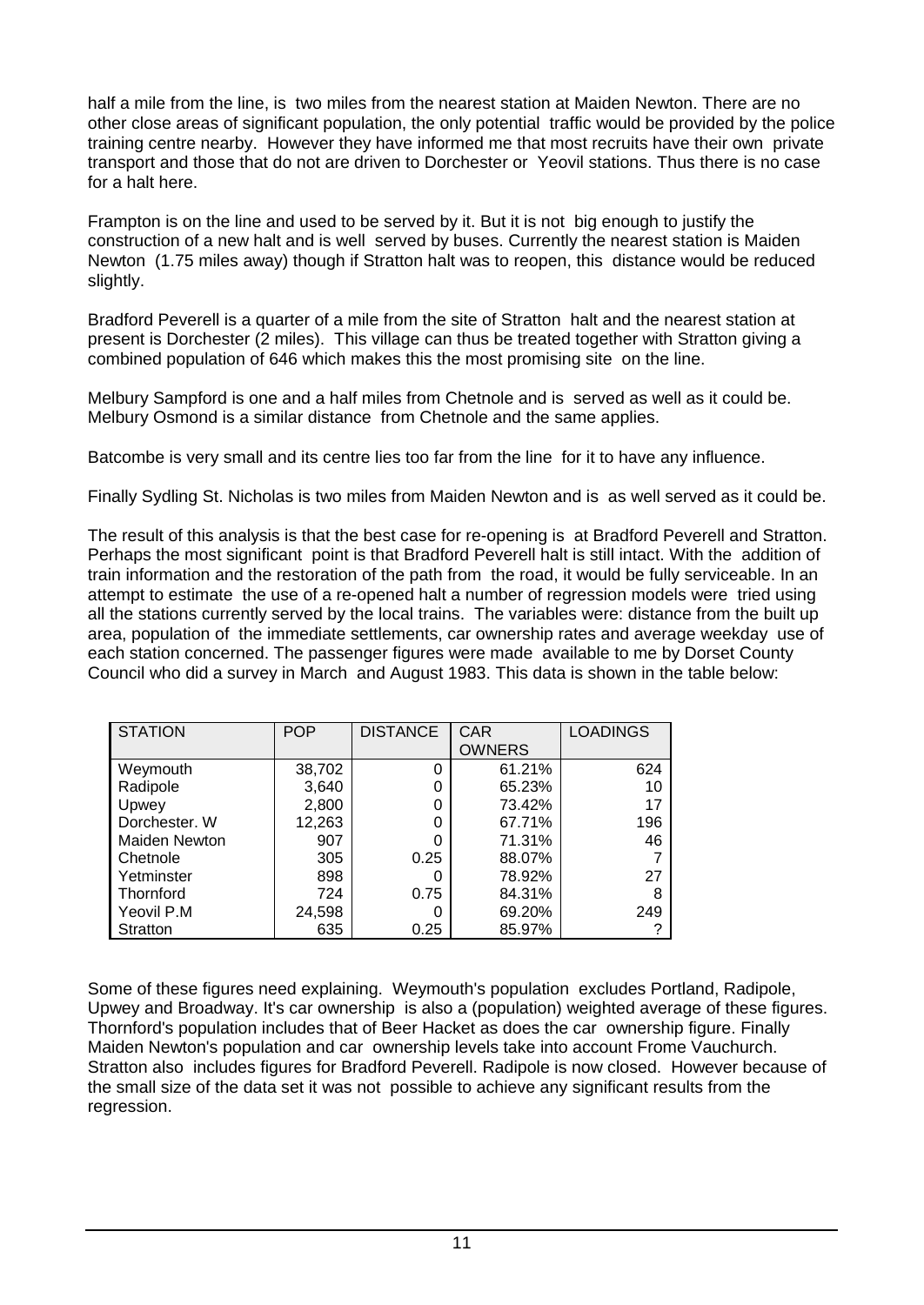

It was decided that the only way to obtain an indication of likely use of the re-opened halt was to do a household survey. So this was carried out during September and October 1985. The interviews took place in both Bradford Peverell and Stratton with every house being visited. The questions used are set out below.

- 1. How many people are there in your household?
- 2. How many of them use public transport?
- 3. What would you say the household's top three destinations are?
- 4. If the railway station was re-opened how many people in your household would use it?
- 5. How often would this be?
- 6. What factors would determine this choice?

The following data was derived from the results:

- 1. Response rate: 49.07%
- 2. Number of people covered: Bradford Peverell 110 (31.52% of census population). Stratton 127 (42.76% of census population).
- 3. Proportion using public transport: 31.17%.
- 4. Most common destinations: Dorchester 73, Weymouth 21, Yeovil 13, Bournemouth 8, Charminster 5, London 4, Poole 3.
- 5. Number of people that would use the railway: 132 (57.14%)
- 6. How regular would this use be: daily 8, 5x week 3, 4x week 2, 3x week 5, 2x week 27, weekly 21, 2x month 4, monthly 5, less often 26, don't know 31.
- 7. Factors determining the choice: People were put off a proposed rail service by: filthy trains, inconvenience, distance to the station, high fares and crossing the main road.

There were also a number of comments made during/after the interviews. A number of people said "you have got to have a car here". Housewives complained of being marooned while the husband was at work with the car. I was also told that the halt, when open, was one of the busiest on the line and that there was once a service of eight trains per day each way. Several people also commented on the parking problem in Dorchester.

These figures show that weekday passenger journeys could amount to approximately 27 passengers. If this was correct the halt would be one of the busiest on the line. It is significant that the most popular destinations are well served by the railway. However previous experience of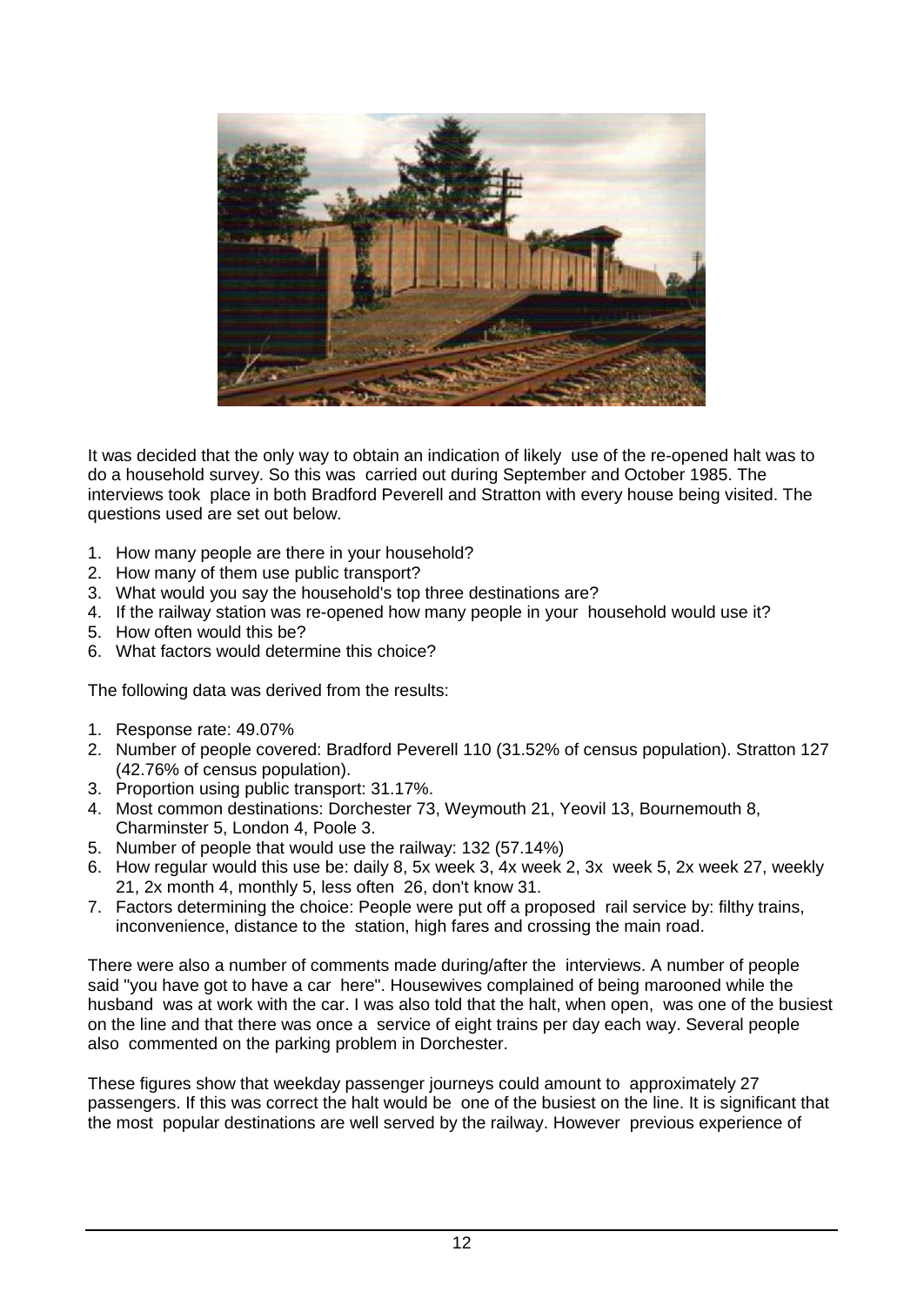station re-opening has often showed the real figures to be significantly lower than surveys have indicated. Even so a look at the above table suggests that Stratton would be busier than both Chetnole and Thornford. Obviously this level of traffic is not sufficient to build a new halt but as the structure is already in place and the Speller Act means that BR can now close experimental stations without complex and expensive legal formalities re-opening must be a possibility.

However there are a number of complications with a re-opening. British Rail have said that they would not be prepared to finance this and would not even consider it unless the County Council were to suggest and part finance it. Dorset County Council are not very enthusiastic for two reasons:

1. Firstly they subsidise a parallel bus service which calls at Bradford Peverell and Stratton, as well as a number of smaller villages not served by the railway. If the halt re-opened part of the revenue from this bus service would be lost to the railway and the bus service may become more expensive to subsidise.



This argument suggests the Council would be better-off if the line closed, as the subsidised bus service could take over, reducing the level of support. But as Pearce, Darch and Wilcox's buses serve Chetnole, Yetminster and Maiden Newton as well as the two towns at either end of the route, in direct competition with the railway, it would seem fair to also allow the railway to compete fully, at any location, with the bus service, including Stratton. The bus timetable is complex as the company presents a number of alternative routes to take in the small settlements. Between Dorchester and Stratton there is an average of five coaches per day each way (no Sunday service), while travelling northwards to Yeovil there is one service per day each way. The current fares are Dorchester-Bradford Peverell 46p each way and Yeovil-Bradford Peverell £1.06 each way. Coaches between Yeovil and Dorchester average two per day each way. The only settlement where the railway has a monopoly is Thornford because it is too inaccessible for the bus company.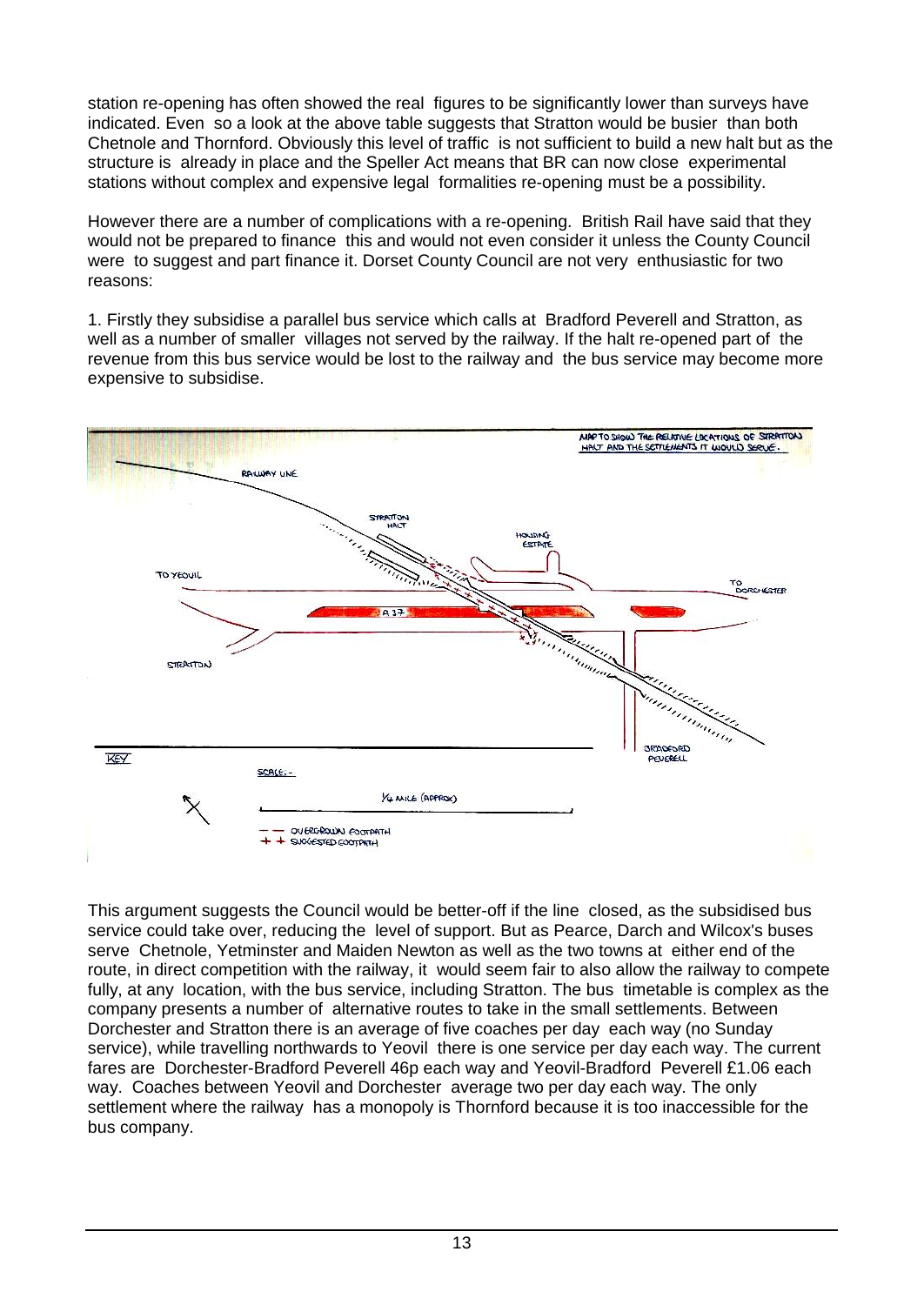2. Secondly a previous attempt at re-opening was not helped by the County Council arguing that crossing the main road, to reach the halt, was too dangerous and they were not prepared to improve the crossing. This can be easily and cheaply rectified because the railway crosses the main road on a bridge built to accommodate two tracks, where now there is only one. A segregated footpath could thus be routed over the railway bridge to the halt (see map).

Park and ride could be encouraged because of the severe parking and congestion problems in Dorchester. Special shopper offers could also be introduced to cater for isolated housewives all along the line. Improved ticketing systems could also be used (using a form of carbon copy) similar to that on National Express which gives them total data coverage enabling more effective decision making.

Although these proposals cost money, it can be argued they would generate a reasonable rate of return. This is illustrated by recent experiences on other rural railway lines in Scotland and Wales. However some of this progress may be affected by bus de-regulation, though if a bus service operating on the more profitable routes available have to be subsidised, de-regulation may have little effect. De-regulation may lead to the withdrawal of the subsidy to the bus company as the restriction of cross-subsidisation under the Bill would make the Council's costs of sustaining the rural bus network higher.

A further way in which local revenue can be increased is through the better marketing of the service. There have been some good marketing attempts in the past but they have not been sustained. In the spring of 1984 a promotional campaign was launched with the help of Somerset and Dorset County Councils. A number of well set out, informative leaflets were distributed on a door-to-door basis including vouchers for free travel on the line. But these are expensive to produce and distribute which may be why it appears to have been a one-off exercise. Perhaps the local press could be used more in the future to counteract some of the bus and coach firms' publicity. There have also been attempts to clean up some of the stations on the line, but unfortunately the new platform shelter at Dorchester West has already been badly vandalised. During this promotional campaign questionnaires were also conducted which revealed the dissatisfaction the public felt about the separate stations in Yeovil. The eventual result of this was a Yeovil minibus link.

An illustration of the possibilities for encouraging local traffic on a rural line is given by the Cotswold line (P35). In 1981 it was expected that at least part of the line would close, but the delegation of authority to area level meant that local managers were now concerned with profitability as well as day to day running. This meant all factors could be taken into account by the area manger when making decisions. The result was a more effective promotion of the line as the local manager could exploit opportunities more quickly. He can still call for regional help if he wants it but he does not have to. Less time is wasted on paperwork which is now spent on publicity. An example of this is the hanging of posters in shop windows. This delegation of authority has also helped to remove inter-regional problems. The line has a supporters group "The Cotswold Line Promotion Group" who campaign for better services while supporting BR. The group have even taken leaflets around villages advertising promotions and put posters on village notice boards. This saves BR advertising costs and increases revenue. Most staff are dedicated and some of them have even rung up season ticket holders to advise of delays. There is a visible sense of pride illustrated with station gardens and at one station, staff sell newspapers and confectionary - ploughing the proceeds back into the station. More importantly, falling revenues have been reversed and are still increasing.

The Dorchester-Yeovil line also has a user group but this has not been as successful as the Cotswolds example. A further contrast is that areas are now being amalgamated which has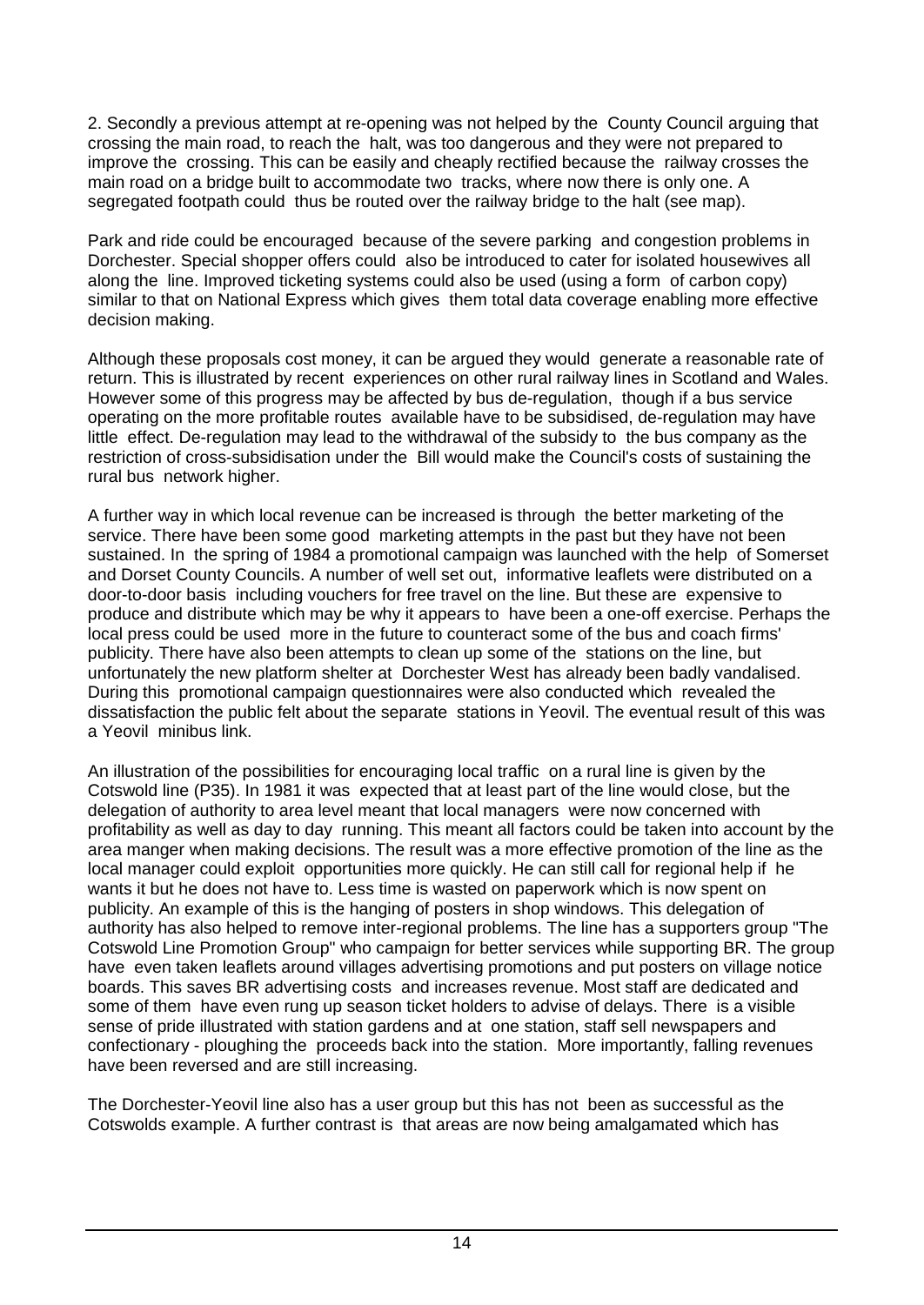reduced the local contact of the line, essential for good results. The Bournemouth and Southampton areas are now combined, and the Westbury area (previously involved with the Dorchester-Yeovil line) has now merged with the Exeter area.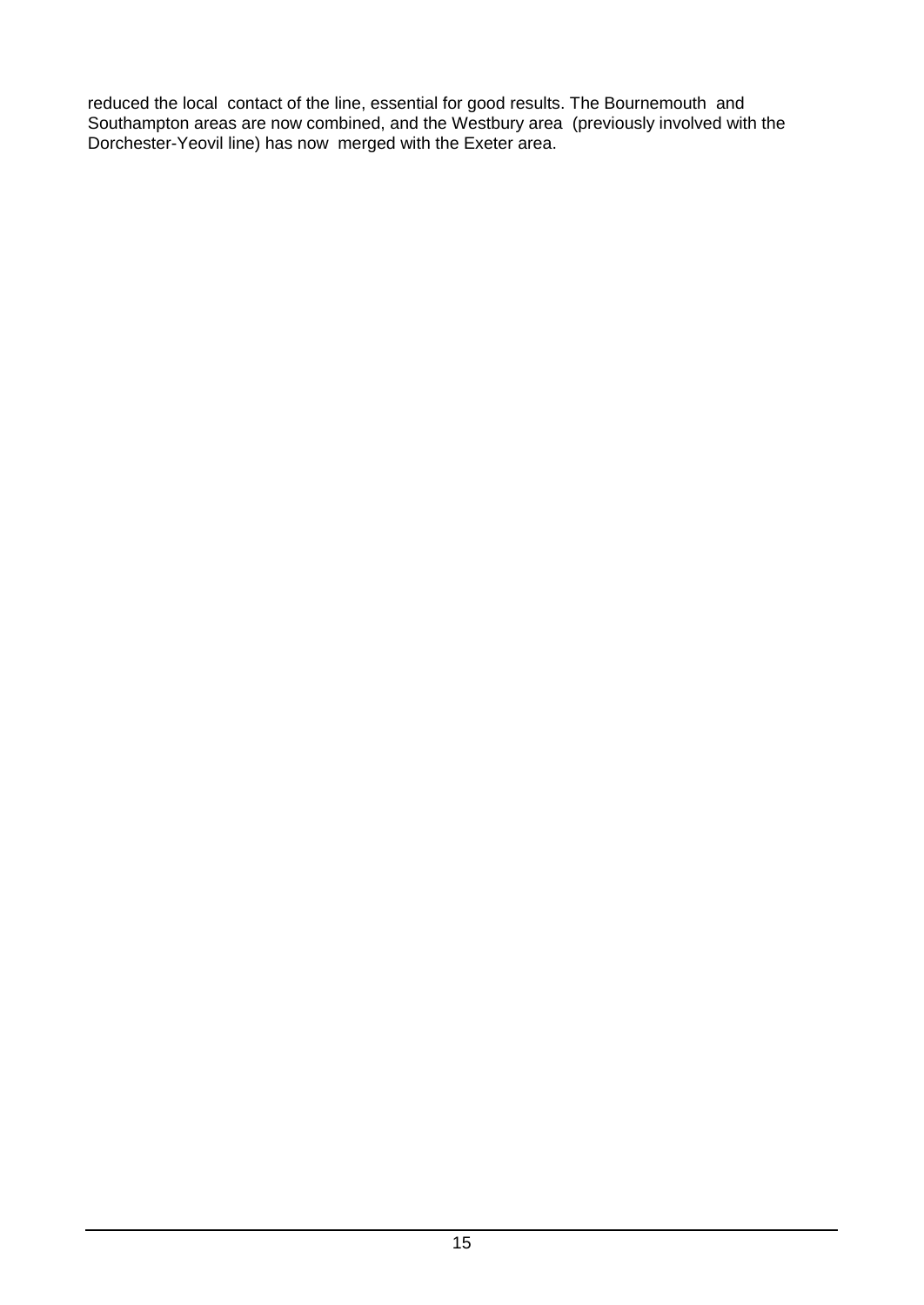## **4. INTER-REGIONAL TRAFFIC**

It is perhaps in the area of inter-regional traffic that the Dorchester-Yeovil line has most to offer. The line was built to compete with rival routes for freight (which is no longer carried) and mainline passengers from London to Yeovil, Dorchester and Weymouth. Over the years this function too has diminished as services have been withdrawn and the other lines have been upgraded. The Dorchester-Yeovil line is left with only the rural passenger traffic and the occasional excursion to Weymouth, which is not sufficient to enable the line to survive in the longer term. This suggests that if the railway has any future at all it must be through different operation.

The network map suggests the possibility of services to and from the West Country and the area between Weymouth and Southampton. This is a cross-country route that does not compete significantly with other rail services and if it does, the new route provides a more direct alternative. For these areas more competitive and direct links could be provided. Although these flows may not be great in national terms, they would be in the case of the Dorchester-Yeovil line, and if the latter is to be kept open it would seem prudent to develop this traffic. But why has this not been tried previously?

Before nationalisation it was not a possibility because of inter- company rivalry, which is partly responsible for the lack development today. For example there are separate stations in Dorchester and Yeovil and the routes necessary to combine into such a service are managed by different sectors and regions who do not appear to communicate.

To emphasize the difficulties of such a service. The stations in Dorchester (West and South) are 1/4 of a mile apart and the journey involves crossing two main roads. A connection can be made in ten minutes if the trains are on time, however experience suggests that the arrivals into Dorchester South cannot be relied upon to this extent.

The stations in Yeovil are altogether different (Pen Mill and Junction) being three miles apart by road, the latter is situated well outside the town. In Dorchester many people could be reasonably expected to walk, this is not the case in Yeovil. Attempts have been made to improve the situation at Yeovil by instigating a useful minibus link between the two stations and the town centre which has proved fairly popular. This is jointly subsidised (£4,000 in total) by British Rail, Dorset and Somerset County Councils and publicity leaflets are available at both stations. However for an adult this involves an additional charge of £1 each way between the stations reducing the attractiveness of the route, especially as so many difficult changes have to be made. Although the bus link leaflet highlights a number of journeys that benefit from using it, the direct South Dorset/Hampshire-West Country route is not among them. Through-booking is now available for the bus service from stations in South Dorset. But all passengers west of Wareham are routed via Westbury to the West Country and all passengers east of Wareham are routed via Southampton/Salisbury. So the bus link may as well not exist for through passengers to the West Country. Perhaps the best example of bad routing is provided by Southern Region whose reluctance to direct passengers on to the Dorchester-Yeovil line is illustrated by a new passenger route guide at Bournemouth station. This directs passengers from Bournemouth to the West Country via Southampton/Salisbury without even mentioning alternative routes. But the most stunning example in the guide is the suggested route for a journey from Bournemouth to Yeovil. This sends passengers via Southampton/Salisbury meaning that the passenger is taken to Yeovil Junction station (well outside of the town) and in doing so the passenger has to travel 33 miles in the wrong direction and pay for it, on a journey of 40 miles by road!

The potential of new cross country services and connections is perhaps best illustrated by a journey from Bournemouth to Exeter. At present using public transport, one can either go by National Express coach service 025, or travel on a roundabout rail route.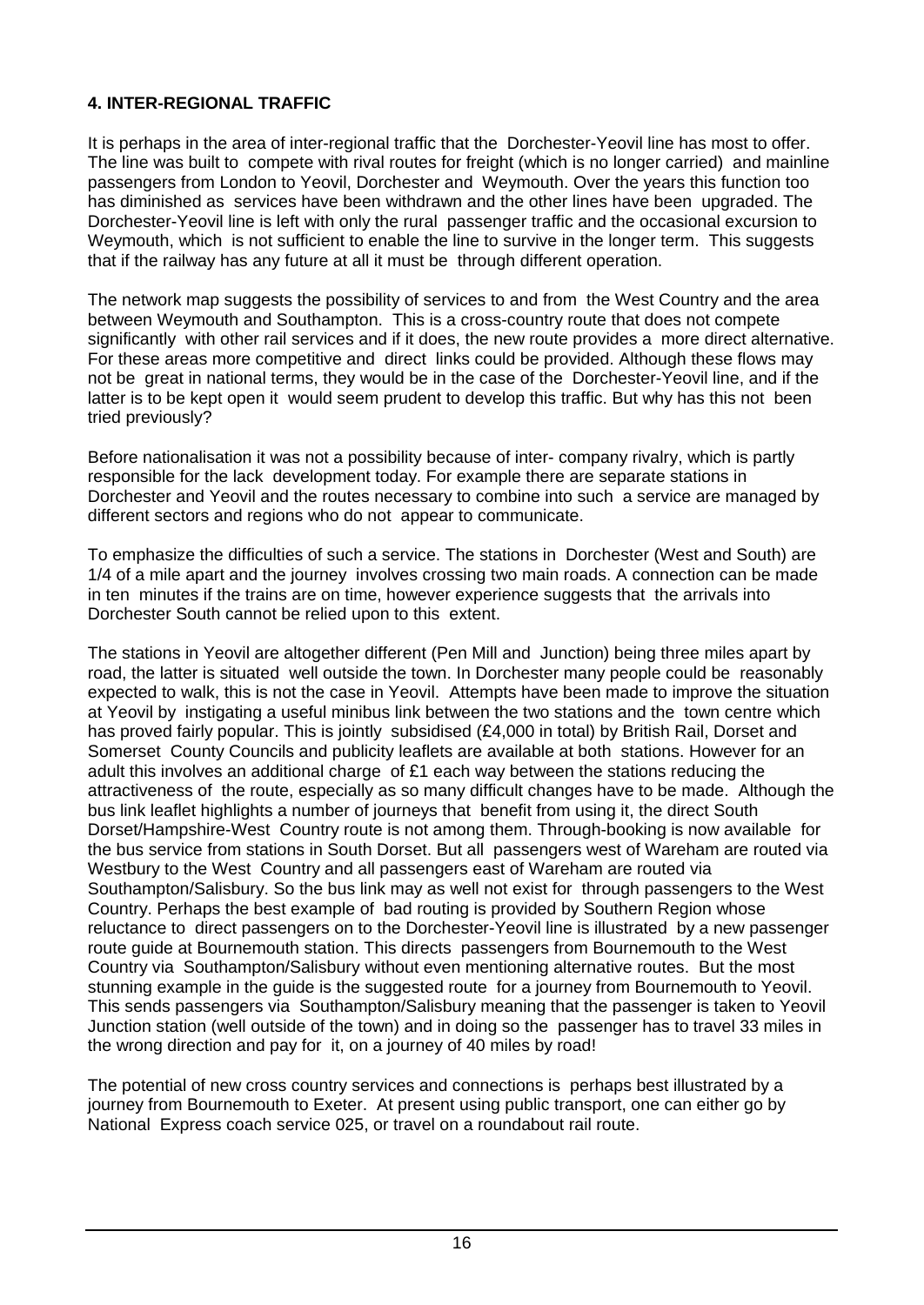The coach service goes direct from Bournemouth to Exeter and the return fare is £7.75 for all except Friday departures. In the summer timetable there is one fast coach each way and two stopping services each way with an extra stopping service being added on Friday, Saturday and Sunday. In the winter 1985-6 timetable there is one fast coach per day each way, with a slow coach added on Fridays, Saturdays and Sundays. The former takes 2 hours and 45 minutes, while the slow coach takes 3 hours and 10 minutes. A series of journeys on these services have indicated that these times are somewhat optimistic as there was an average delay of 14 minutes. Nevertheless the coach provides a cheap and convenient alternative to the railway.



There are four rail options available and they are compared here using the 1985-6 BR timetable. The data has been selected by assuming a passenger is travelling from Bournemouth to Exeter on a weekday departing between 7 am and 5 pm. Although these times are purely arbitrary they remove distortions caused by bad connections during hours when services and demand are lower. The times were chosen to connect with the trains on the part of the journey that have the lowest service frequency. The selected start to finish times (allowing at least ten minutes for each connection) were then taken and averaged (see map).

We have already looked at the Dorchester-Yeovil route and the data shows this to be the cheapest (saver return excluding Friday departure [11) and potentially quickest route available. Currently the journey takes longer than the Southampton-Salisbury one and when the minibus fare is included (total [13) any overall advantage is eroded.

The BR "recognised route" involves changes at Southampton and Salisbury and is one of the longest routes available, involving travel in the wrong direction for 33 miles. It is also one of the most expensive routes (saver return excluding Friday departure [15.50). As this is the recommended route it has good connections and the present average times are thus quite close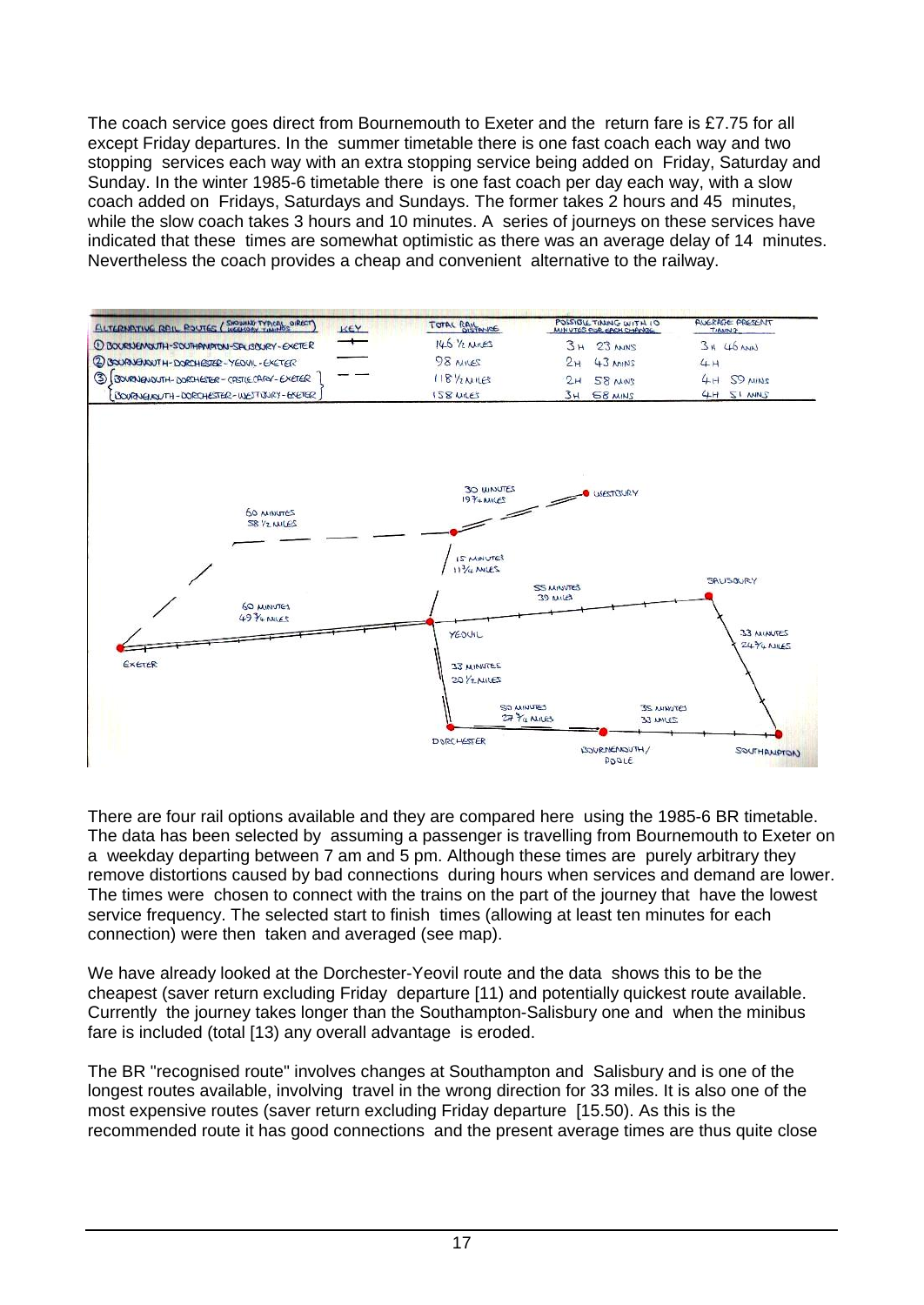to the routes optimum times.

The final alternative is via Westbury or Castle Cary. In the period under study there are only two daily connections via Castle Cary, both in the evening and involving long waits. It is impractical to go via Castle Cary and one has to change at Westbury, which is quicker despite involving 40 extra miles (20 in the wrong direction). These routes are the worst as current connections are poor, and even if they were improved the journey would be slower than the present recommended route.

The case against these longer routes is made more significant as passengers are actually charged for the unwanted mileage, which makes the current rail options totally uncompetitive. On numerous visits to the ticket offices in the Bournemouth area the existence of cheaper alternative routes has never been mentioned to me. Perhaps the most surprising thing about these journeys is that anybody goes by rail at all!

Faced with these choices the passenger is most likely to go by coach or car as it is both quicker and cheaper. In fact a BR area manager remarked to me that "there is no competition" on this route. Although this is a rather extreme example any rail journey between the West Country and South Dorset/Hampshire involves either a considerable amount of difficulty, or a needless journey in the wrong direction. Obviously the railway needs to improve its services on these routes, and the Dorchester-Yeovil line has the potential to enable this to be done. With some modifications through-services would benefit from reduced fares, improved timings and the benefit to the passenger of knowing that he would not be paying for travel in the wrong direction at any part of the journey.

At first it appears that little can be done to improve cross- country connections on the route, but there are a number of opportunities.

The station at Dorchester South is to be rebuilt as part of a deal with the local brewery. This presents an opportunity for re-siting the station nearer Dorchester West, or perhaps replacing both stations in Dorchester with the new one. However this may not be practical as British Rail do not own the land needed for such a single station and this would be further from the centre of Dorchester. Even so as part of the development the pedestrian route could be slightly better signposted and more train information about connections to the West Country could be provided. Now that the electrification programme from Bournemouth to Weymouth is to go-ahead times on the direct route will be reduced, by approximately 10 minutes on the Bournemouth to Dorchester section. The extra passengers associated with electrification could benefit the Dorchester-Yeovil line via these through services. If it is not practical to improve the interchange at Dorchester it may be possible to alter the timings of trains into Upwey station (a few miles below the junction of the two lines) so that passengers could change here, as this would not involve any of the difficulties associated with Dorchester. The problem with this option is that few Bournemouth-Weymouth trains call at Upwey. Electrification may change this pattern of services presenting the opportunity of stopping trains every other hour at Upwey to connect with trains to Yeovil. This would still allow a fast service to run at other times. Should interchange at Upwey be considered too difficult passengers could change at Weymouth as a last resort.

Improvements can be made at Yeovil making new connections both more attractive to customers and more viable. However the Yeovil improvements may be expensive as some new track and signalling would have to be installed and BR, not surprisingly, may be reluctant to invest in this project without financial assistance. Before looking at the details of this scheme it is useful to look at the background to the situation at Yeovil.

We have seen that earlier inter-company rivalry has resulted in two competing sets of services. Yeovil provides a good illustration of this. Initially a line was opened to Yeovil from the east to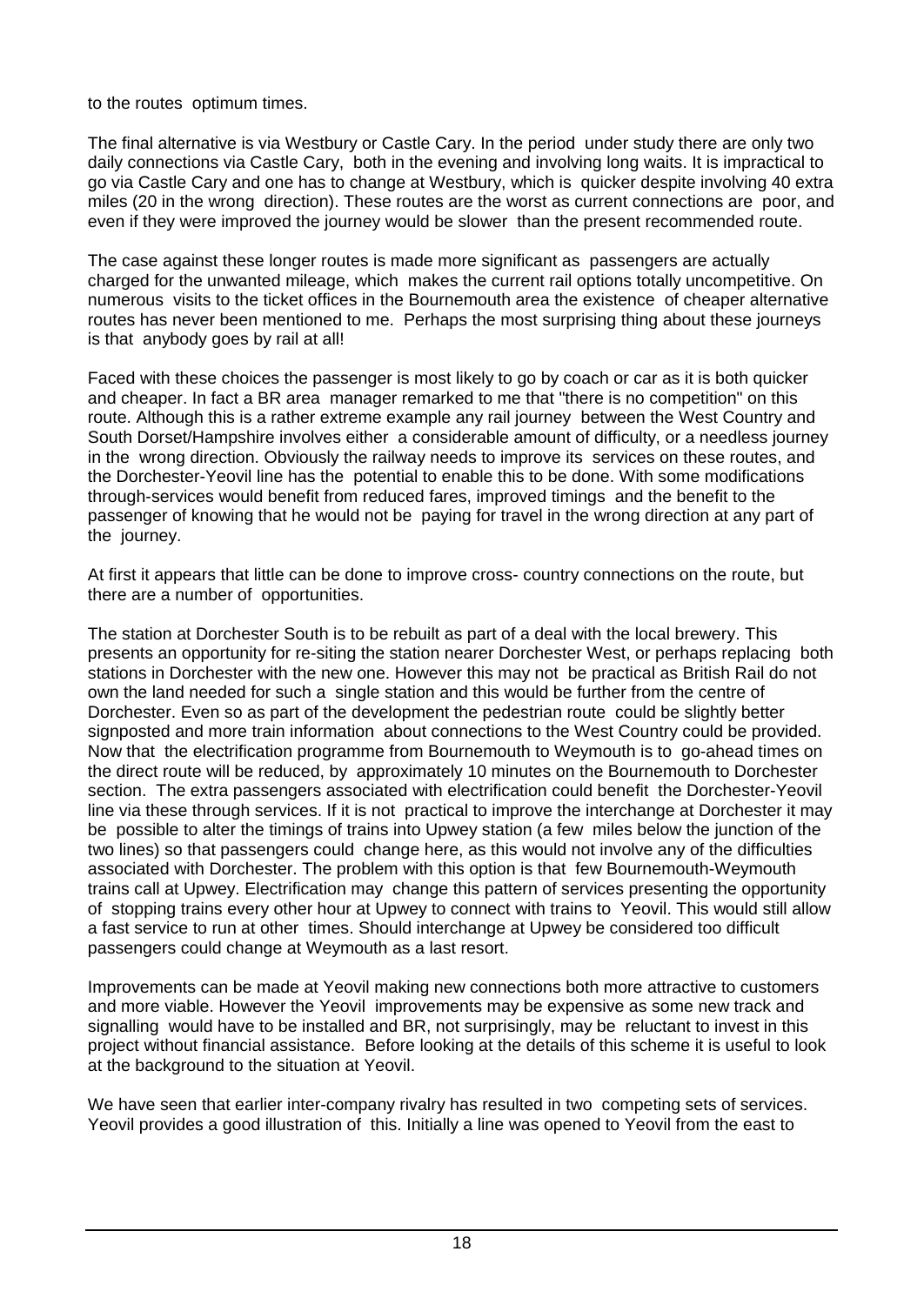Yeovil Town which as the name suggests served the town centre. Soon after this the Wilts Somerset and Weymouth line was completed via Yeovil Pen Mill. These companies were then absorbed into the GWR and the two stations were connected. Finally the rival L&SWR built their route from London to Exeter which passed some distance away from Yeovil, and so they constructed a series of spurs that meant all their trains entered Yeovil Town station and then reversed out to continue their journey. This was obviously a time consuming process for what was supposed to be a main line operation and so they constructed Yeovil Junction station, some three miles outside of the town, which meant L&SWR trains no longer had to reverse. Some of the initial curves were dismantled and a shuttle service was instigated between Yeovil Junction and Yeovil Town which lasted until the late 1960s. Then in an attempt to improve the situation Yeovil Town (and the line to the east) was closed and the shuttle service withdrawn, but this isolated the mainline services at Yeovil Junction from the town and traffic declined accordingly (P5). The result is that now (see photo) the trains literally cross each other and the only connections between the two stations are provided by a freight line and the inconvenient and expensive minibus. Two years ago there was not even a minibus, and now that it has been introduced it is almost unknown in the Bournemouth area and so passengers from South Dorset are unlikely to use it as part of a through route.



Looking at the map of the railways, past and present, at Yeovil there is a unused earthwork to the south west of Yeovil Junction station which could connect the two lines in the south. There is still a northern connection between the two lines which is to passenger standards as it is used for diversions. If this southern chord was installed trains on the Dorchester-Yeovil line could run into Yeovil Junction, reverse out and then continue their journey northwards to Yeovil Pen Mill. As the photograph shows most of the pointwork necessary for such a manoeuvre is already in place at Yeovil Junction. This re-routing could be carried out (in theory) with no extra trains, one extra point, some signalling modifications and a few hundred yards of track. This would not only provide a connecting service between the two lines but it would also operate as a feeder for Yeovil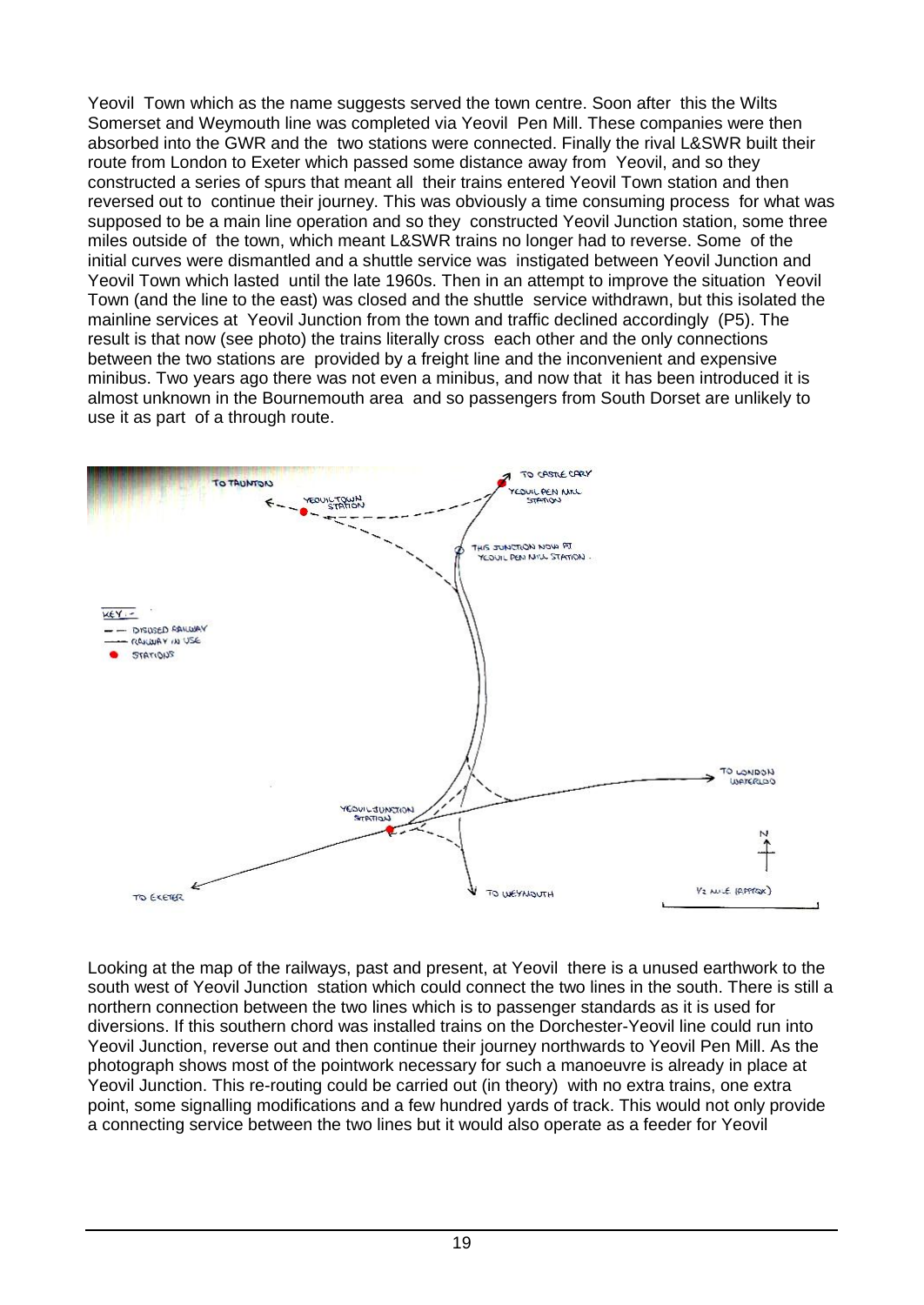Junction services to London. The scheme would thus boost traffic on both routes and may secure their future, tapping Yeovil's growing population. It would also make interchange cheaper, quicker and easier than with the bus service.



The increased use of Yeovil Junction station generated by this scheme may increase the viability of passenger facilities on the station currently including toilets and refreshments. Another minor advantage of the scheme is that it would provide a service into Yeovil for the settlements near Junction station, e.g.: Barwick and Stoford, though the bus may prove more convenient. Apart from the initial investment needed there are other difficulties. For example, train times would be increased on the Dorchester-Yeovil route by the extra stop and reversing entailed, but the introduction of new faster units may cancel this out and because the trains used have cabs at both ends reversing would not be a problem. It could be argued that speed is not that important on this rural route anyway. Enquiries to the British Rail Property Board have confirmed that the land needed for this connection is still owned by BR, and is in the operational account which apparently makes it easier for them to use should they decide to do so.



Previously it was decided that the most cost-effective solution at Yeovil was the bus link which is now in place. But this did not take into account the full potential of through traffic. By analysing the volume of public transport flows on the routes from South-Dorset to the West Country we may be able to get some indication of the viability of the re-routing and the extra traffic it would generate for the Dorchester-Yeovil line.

This flow data was derived for the indirect rail service using British Rail figures. The direct route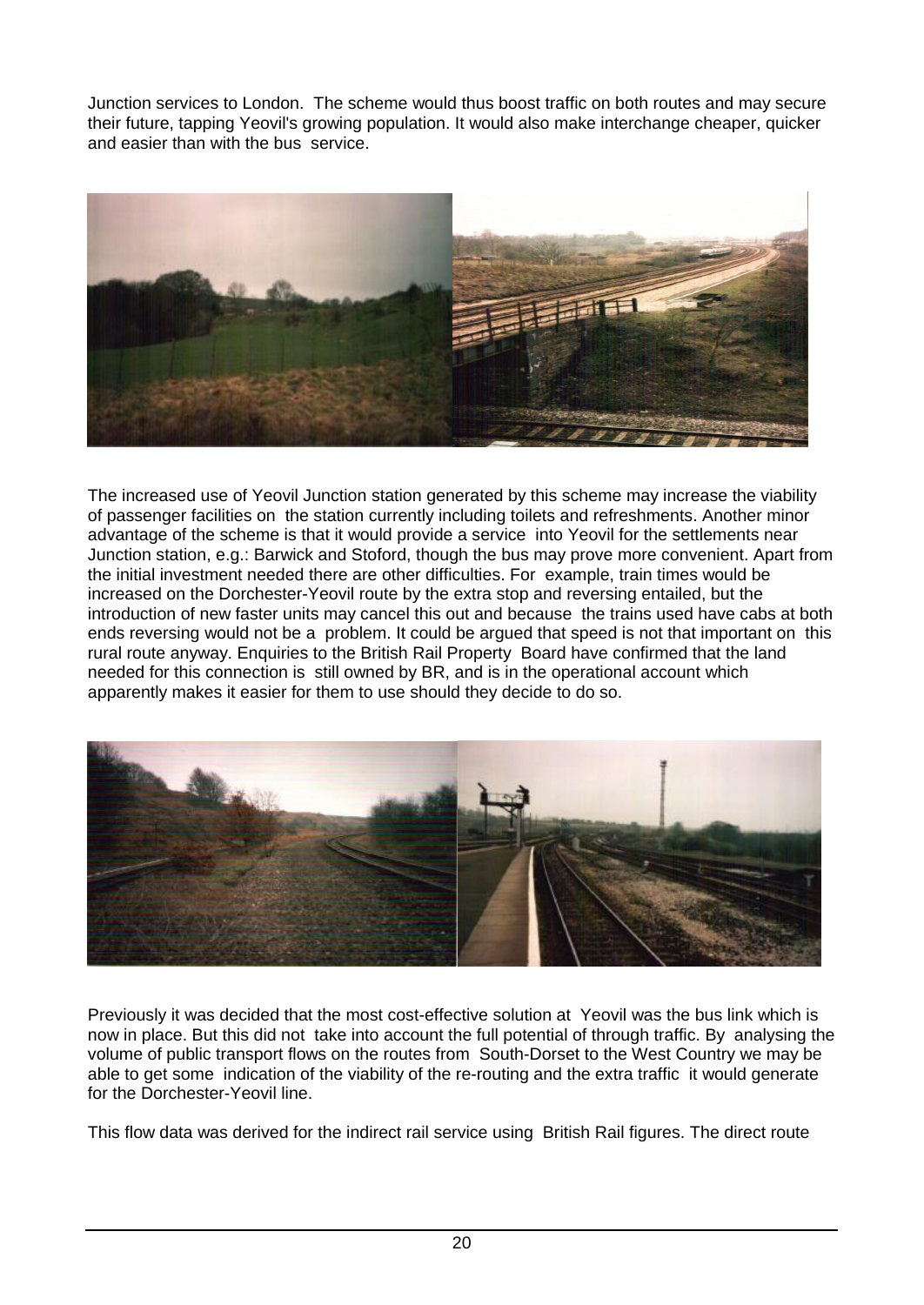usage was established from the use of the Yeovil bus link, and the competing flows were from the coach route run by National Express who would not supply information so I carried out my own survey.

British Rail kindly allowed me to look through their annual printed ticket sales records, which gave me the following figures:

#### **OUTWARD**

None recorded from: Branksome, Parkstone, Hamworthy, Wareham, Dorchester South, Upwey, Moreton, Holton Heath, Weymouth Quay and Dorchester West to Thornford inclusive. Bournemouth to Exeter: 353, Torquay: 34, Plymouth: 344 Poole to Exeter: 19, Plymouth: 313 Wool to Plymouth 162 Weymouth to Exeter: 40, Newton Abbot: 40, Paignton: 29, Torquay: 36, Falmouth: 19, Newquay: 1, Penzance: 138, Redruth: 138, Truro: 11, Totnes: 8, Plymouth: 1,733

#### RETURN

None recorded to Branksome, Parkstone, Hamworthy, Dorchester South, Upwey, Moreton, Holton Heath, Weymouth Quay and Maiden Newton to Thornford Inclusive. Bournemouth from Exeter: 337, Plymouth: 791, Newton Abbot: 146, Paignton: 20, Teignmouth: 3, Torquay: 100, Newquay: 7, Penzance: 28, Redruth: 35, St Austell 5, Liskaerd: 2 Wool from Plymouth: 36 Wareham from Plymouth: 11 Dorchester West from Plymouth: 151 Weymouth from Exeter: 284, Newton Abbot: 51, Paignton: 44, Torquay :95, Newquay: 4, Bodmin: 18, Penzance: 19, Redruth: 106, Truro: 82, Totnes: 20, Plymouth: 2,173 Poole from Exeter: 91, Torquay: 4, Plymouth: 469

This gives us a total figure for printed ticket sales that could represent traffic for the Dorchester-Yeovil route of 8,550.

Printed ticket sales do not cover all the rail travel between South Dorset and the West Country as they are only available for journeys considered common enough to justify printing them. As the routes we are considering have low passenger flows a significant proportion of total ticket sales are likely to be non-printed. So some estimation of non-printed ticket sales has to be made to get an overall picture. I obtained information on the sale of tickets with no destinations printed on them for a number of stations in Dorset. These were: Weymouth: 8.1%, Bournemouth: 10.6%, Wareham: 14.4%, Poole: 15.3%, Christchurch: 13.9% and Dorchester: 10.5%. This gives us an average figure of 12.13%. This means average printed ticket sales must be 87.87% of the total, we can thus multiply up our figure representing printed ticket sales by (100/87.87%) which gives an overall value of 9,730 tickets. This will still represent an under-estimate because the proportion of printed ticket sales on these cross-country routes are likely to be above the Dorset average because of the "unusual" nature of these journeys.

Many tickets are also sold for return journeys and so some proportion of ticket sales generate two single journeys and the figures have to be modified accordingly. To find this proportion I went to three local ticket offices and asked for a percentage figure. They all agreed on a figure of approximately 80% of tickets sold involved return journeys. We must now multiply our ticket sales by this factor which gives 17,514 p.a.  $(0.8 \times 9,730 + 9,730)$ . This figure gives us the potential traffic for the Dorchester-Yeovil railway line if all passengers west of Bournemouth were sent on this route. It should be noted that these figures involve a further under-estimate as passengers between Bournemouth and Redbridge should also be sent this way and they have not been considered above as this would at present involve them changing trains at Bournemouth.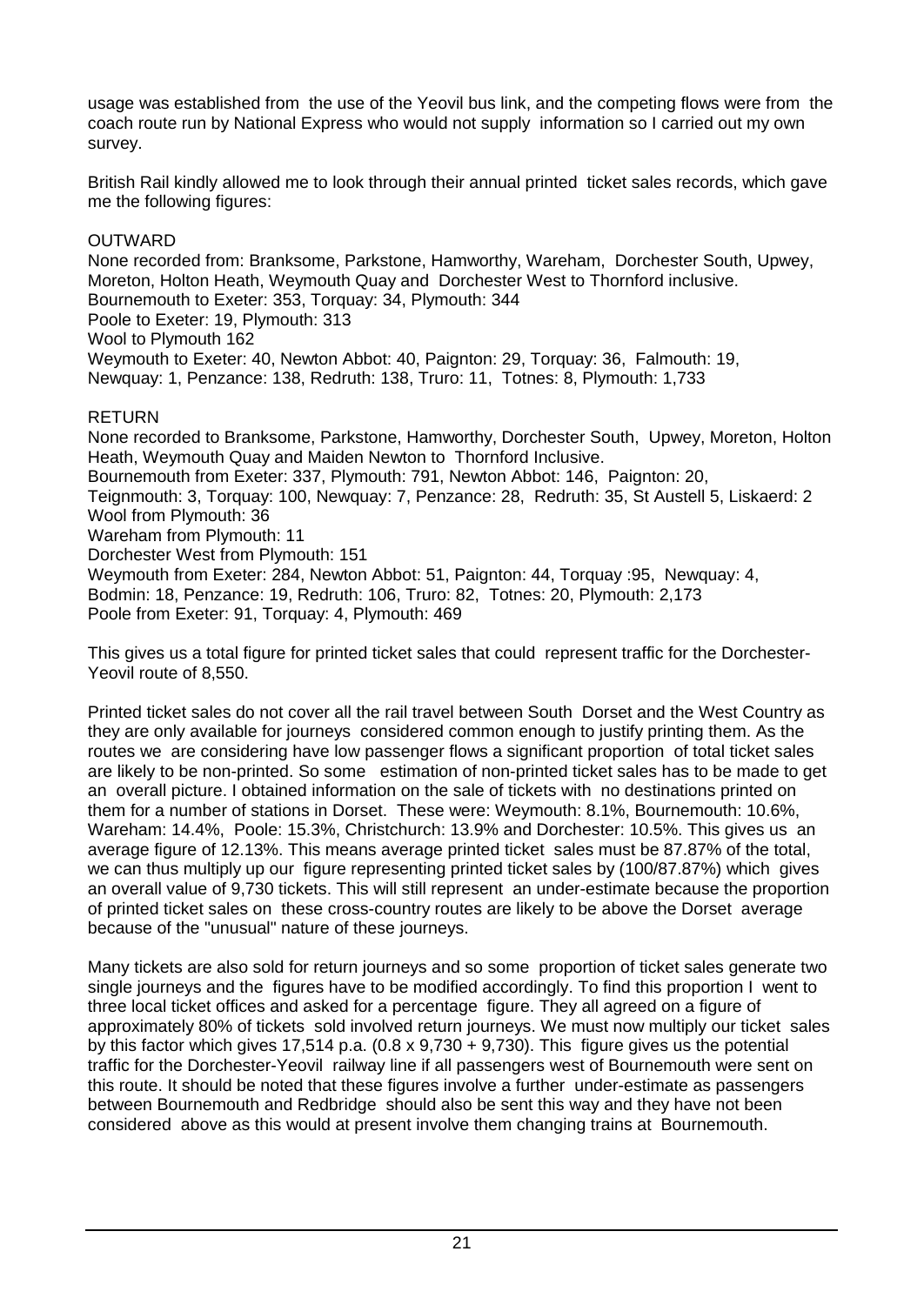However if this requirement was removed there would be a large increase in the above figure. To give a net increase in traffic 2,136 p.a. could be deducted from the total as this is the number of through tickets accepted on the minibus link. It is likely that more through-passengers used this route and were not recorded in the figures as not all buy through tickets. Even so this figure is unlikely to be out by more than a few hundred, and so the re-routing of through rail traffic would thus represent a considerable net gain (15,378 p.a.) for the Dorchester-Yeovil railway line.

The coach surveys may also be an under-estimate of the demand for public transport between the two areas as the surveys were done during the winter timetable when fewer coaches are run. I was unable to find exactly how full these extra summer services were as National Express would not provide me with information and forbade me to interview anyone on their services. However from the on-board counts I did do, and the information provided by a handful of passengers, I established that there was approximately an 80% load factor during the summer which corresponds well with the figures I witnessed during the Autumn/Winter timetable. When a number of services were so full relief coaches had to be run.

The figures for the winter service were obtained by taking four return journeys between Dorchester and Exeter, two on the fast coach and two on the slow coach, this gave me figures for the proportion of the passengers that stayed on the coach for the full journey between Dorchester and Exeter. This through journey factor was 81% on the slow coach and 88% on the daily fast coach. A number of passenger counts were then conducted at the coach stops at both Dorchester and Exeter which when multiplied by the through journey factor gave a figure for the total number of journeys between Dorchester and Exeter. As this is the section of the route that competes with the Dorchester-Yeovil railway line it gives us a passenger potential figure for the railway if the Yeovil cut-off was opened. It would of course been more reliable if I had just travelled on the coach enough times to get the data I required, but this would have been very expensive and there was no chance of any concession from National Express.

When looking at the number of passengers on the coach route one noticeable feature was that relief coaches were common especially on Fridays. This has the effect of making the figures for the fast service appear greater than the capacity of one coach. The average figure for the fast service was thus 57 passengers each way every day. For the slow service running on Friday, Saturday and Sunday the average figure was 25 passengers each way. These figures are now multiplied by the through journey factor giving the number of passengers that travelled through from Dorchester to Exeter on each service, (57 x 0.88) 50 passengers on the fast service and (25 x 0.81) 20 passengers on the slow service. These figures can be converted to weekly values by multiplying the fast service by seven and adding to this the slow service which is multiplied by three. The result is (350 + 75) 425 passengers per week each way.

This coach passenger figure must also take into account summer services when more coaches run between Dorchester and Exeter. Although I have established from passengers that there is approximately an 80% load factor on these services, this cannot simply be multiplied by the through travel factor as there are differences in the summer. One of the extra services 476 is a through coach from the north to Paignton and although this travels between Dorchester and Exeter it cannot be considered as potential traffic for the Dorchester-Yeovil railway because if British Rail captured this traffic it would be sent on other routes. However some of this traffic might represent a possible gain and so some account should be taken of it. A further problem arises because many of the small seaside villages served by the slow coaches would have more visitors in the summer and the through journey factor would be lower. In an attempt to rectify this I have ignored service 476 and kept the through journey factors the same for the other services. A further reason for ignoring service 476 is that it runs at approximately the same time as a much faster service 025 so any through traffic that is in competition with the line would use service 025. Thus any extra through journeys that would have taken place on service 476 should compensate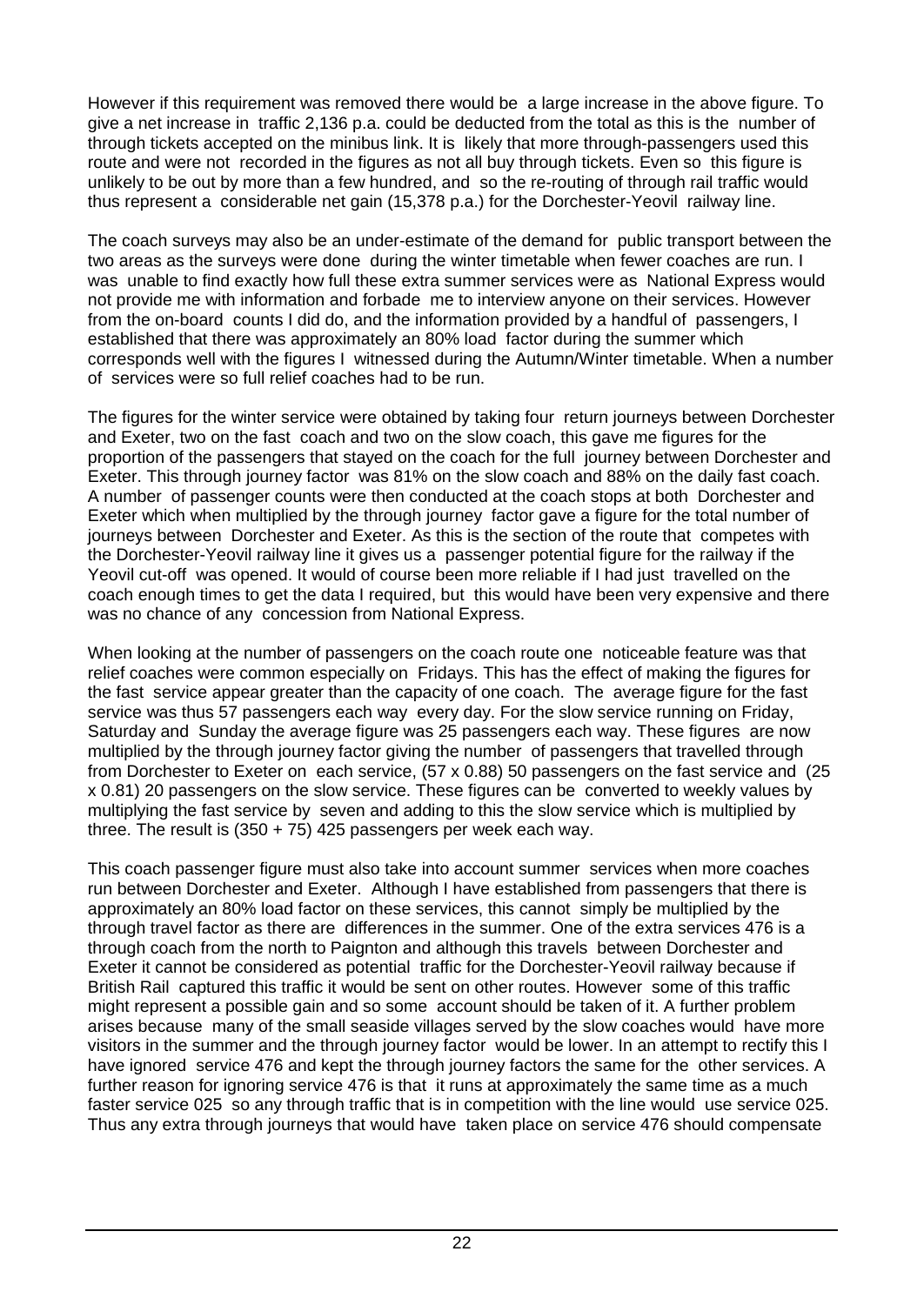for the reduced proportion of through journeys on the other services. As I am only interested in the approximate volume of the traffic and as National Express would not supply me with any information on loadings, this data seems acceptable. This gives us summer service figures per week of: (0.81 x 25 x 7) + (0.81 x 25 x 3) + (0.88 x 57 x 7). The final weekly figure is: 554 passengers during the summer timetable. If we now average the summer and winter figures we can establish a general weekly loading (490 passengers) if this is multiplied by the number of weeks in a year an annual figure is obtained (25,480). This figure then represents the ultimate loss to the railway from coach competition.

When the rail and coach figures are combined we have an approximation of the total demand for public transport on this axis that could be channelled onto the Dorchester-Yeovil line (40,858 p.a.), although in realistic terms the railway could never win all the coach traffic.

During the coach surveys I noted that a large proportion of the coach passengers were of retirement age and this would suggest that even if the railway did offer a more direct route (and cheaper fares) the railway would also have to compete in terms of convenience and comfort, it is unlikely that many of these people would be attracted to a rail journey that involved a 1/4 of a mile walk at Dorchester. Allowing passengers to change at Upwey (with good connections) would alleviate this problem somewhat. Another way of improving the convenience of such a service would be the running of some trains between Weymouth and Exeter using the new spur at Yeovil. In fact BR's provincial sector has said in it's "sprinter" announcements that they had plans to "fill in north-south axis routes with inter-linking cross country connections" (P14). It would have been useful to do a survey on these issues but as I have mentioned I was refused permission for this from National Express.

Another cross country route that could be developed is that northwards from Weymouth up towards Bristol. But this does not have the same potential as services to the West Country as this route is already good with few changes needed and no walking between stations. The main competition on these services is in the form of National Express service 773 which again I was unable to obtain any loadings for. This service runs twice a day each way in the winter and five times a day each way in the summer. If the loadings on these coaches are anywhere near as good as those on service 025. It suggests that the railway is losing a substantial number of passengers on a route where it already provides a reasonable service. The only conclusion that can be made from this is that either the rail service is not as good as it first appears or that very few people know about it. To compare fares and times it is assumed the passenger is making a return journey (not day return) and is not travelling outwards on a Friday.

On the railway typical times and fares are as follows: Weymouth to Yeovil costs £5.80 return and takes 33 minutes. Weymouth to Bristol costs £9 return and takes 2 hrs 30 minutes.

By coach: Weymouth to Yeovil costs £2.50 and takes 1 hr 15 mins.. Weymouth to Bristol takes 3 hrs and costs £7.

This comparison shows the railway to be the fastest mode but it is also the most expensive, especially between Yeovil and Weymouth where the only rail tickets available are a day return or a single. So if a passenger wishes to spend more than a day making this return journey he is almost certain to go by coach. However the inferiority of the rail service is not so great as to allow this degree of competition, so either the service is badly marketed as a through route (some people I have interviewed thought the line had closed) or the loadings on this coach route are lower than expected. However as National Express is a profit making organisation the loadings should not be much lower.

Finally There is the possibility of putting the summer through- trains back on the Dorchester-Yeovil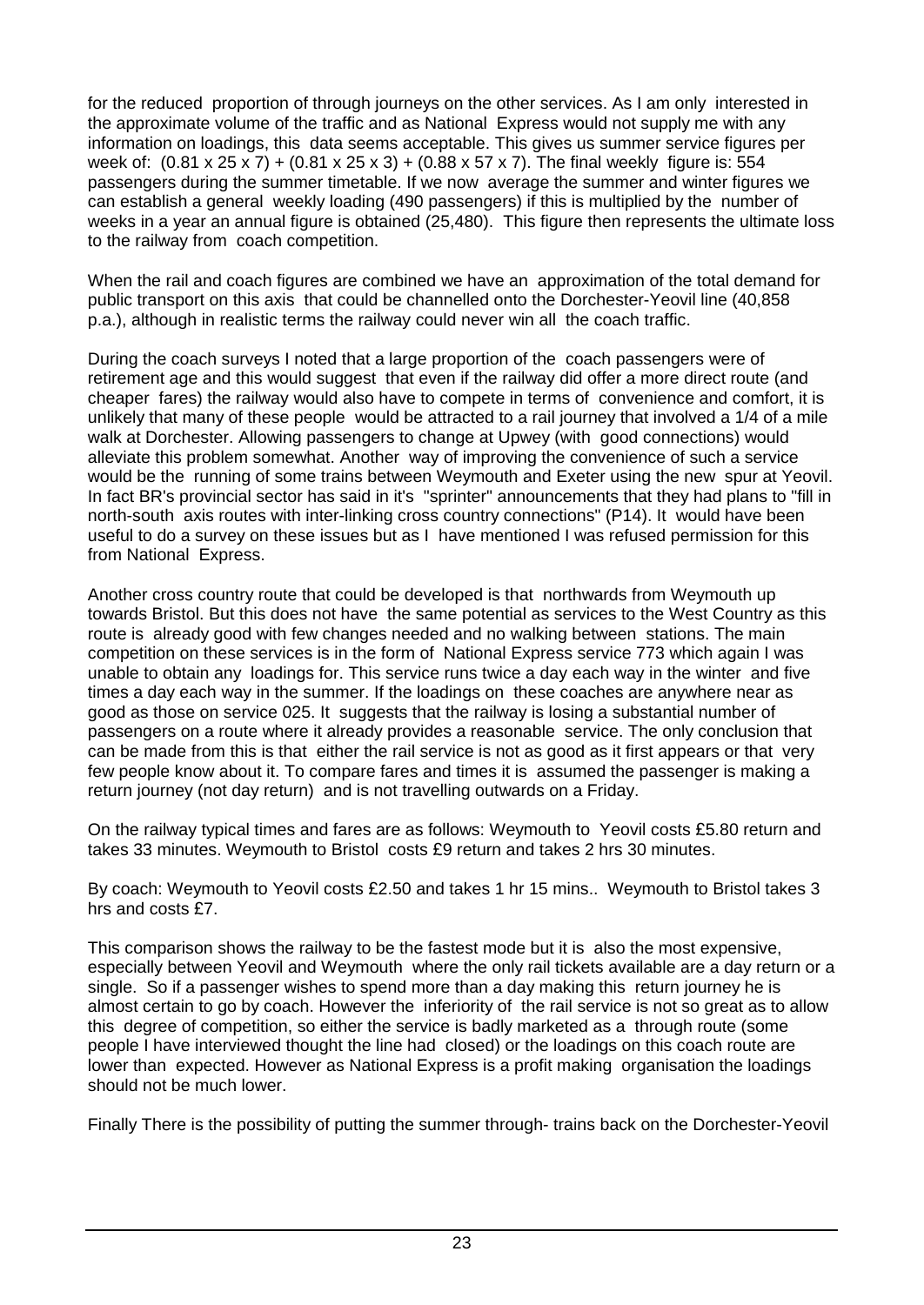line though there were presumably good reasons for removing them in the first place.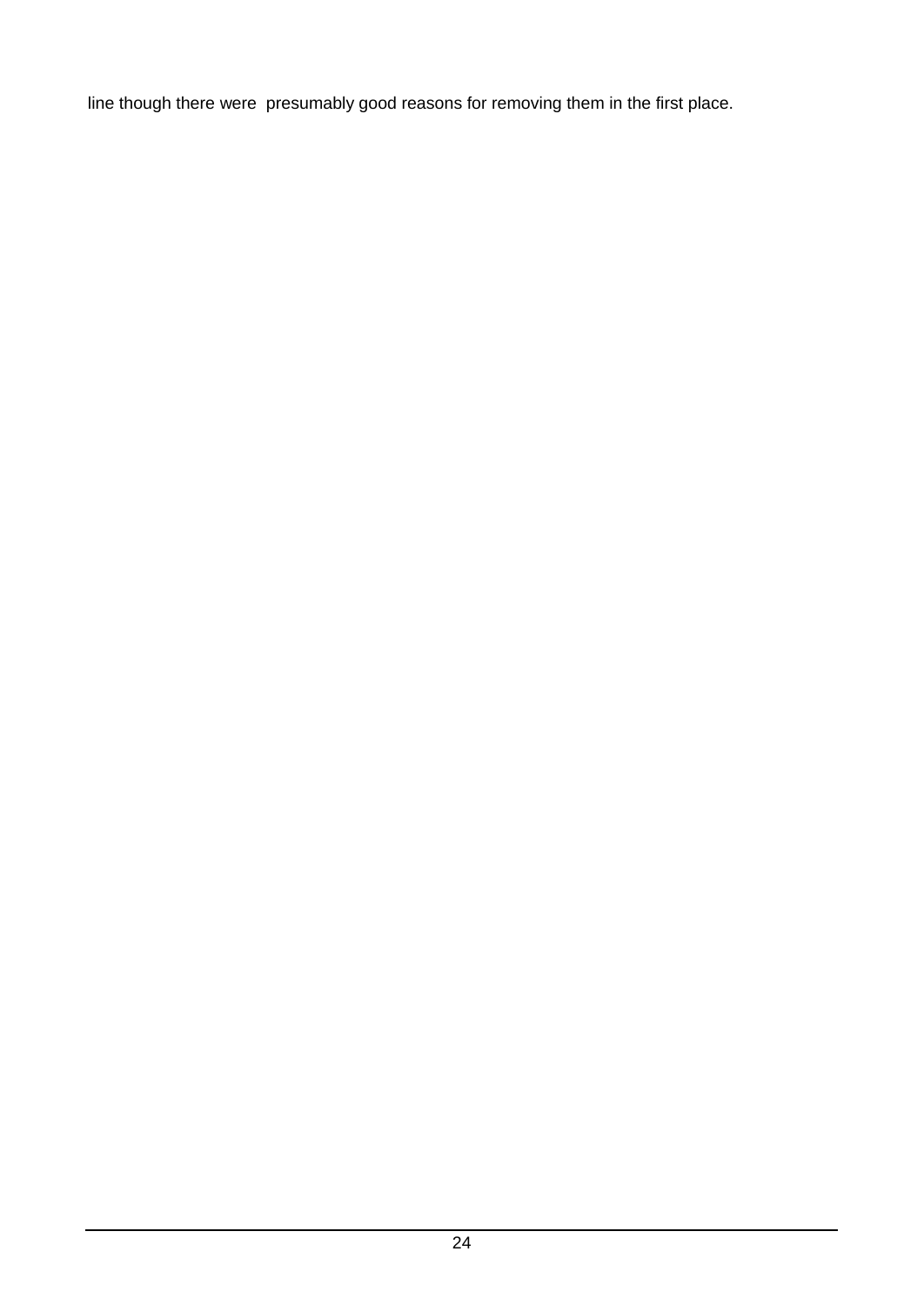## **5. CONCLUSIONS:**

Looking at the Dorchester-Yeovil line it is clear that it has no long term future unless there is a significant change in the way in which it is operated and marketed. If the line carries on in its present form a long term crises is likely to develop that will eventually lead to closure. Weymouth's ferry and tourist traffic which for so long have provided much of the lines traffic are likely to diminish. As Sealink transfer their operations to other ports, the channel tunnel has its affect, and the prominence of Weymouth as a resort is reduced by more foreign holidays. The significant population growth on the Southern section of the line will not generate sufficient traffic to save it.

Although local traffic may not have a significant part to play in the future of the railway, it should not be ignored. There are some opportunities for making the best of the population present. Stratton halt could be re-opened experimentally and management could increase their local contact which would enable them to more effectively exploit market opportunities. This could be done through the more effective gathering of information, BR have not done much in this area and the only reliable figures have been provided by the County Council nearly three years ago. This need not be expensive as carbon-copy tickets could be introduced as on National Express, this would entail little extra expense or effort. Another way in which cheap information could be provided is if the passengers were given questionnaires to complete on their journeys which could then be left for the guard to collect. If BR acted on this information they may be able to reduce the loss of local traffic to bus and coach services. The County Council have already pointed out bad local timings and fare structure.

Freight may develop in the long term as the Dorset oil boom continues (exploration has take place at Ryme Intrinsica which is very close to the line). However no results have been announced and little oil has been found so far in this part of the County.

Cost saving must have a part to play in the development of any rural rail line and there are a number of opportunities for cost saving investment on the Dorchester-Yeovil line. This is one area where BR's record is not so bad. But they must strike a balance between saving costs and discouraging passengers by making the service un-attractive.

Most importantly inter-regional travel appears to provide the only opportunity for the lines survival. Virtually all of this traffic has been diverted away from the line by the Southern Region. Although some of the schemes, such as the Yeovil link may be expensive to implement, they illustrate a choice for BR. The improvements are either carried out, or the line is allowed to die slowly and expensively.

Although BR have made some efforts to encourage traffic on the line they do not compare well with other examples from, for example, Scotland or Cornwall. There is a need for a continued marketing effort to accompany any reforms that are introduced. BR should sought out it's regional differences, as the spirit of inter- regional competition does not seem to have died with nationalisation. Unless regional boundaries change, or there is more co-operation through traffic is unlikely to be generated with each region sending the passengers the way that suits their own interests, rather than those of the passenger. BR have to make a decision.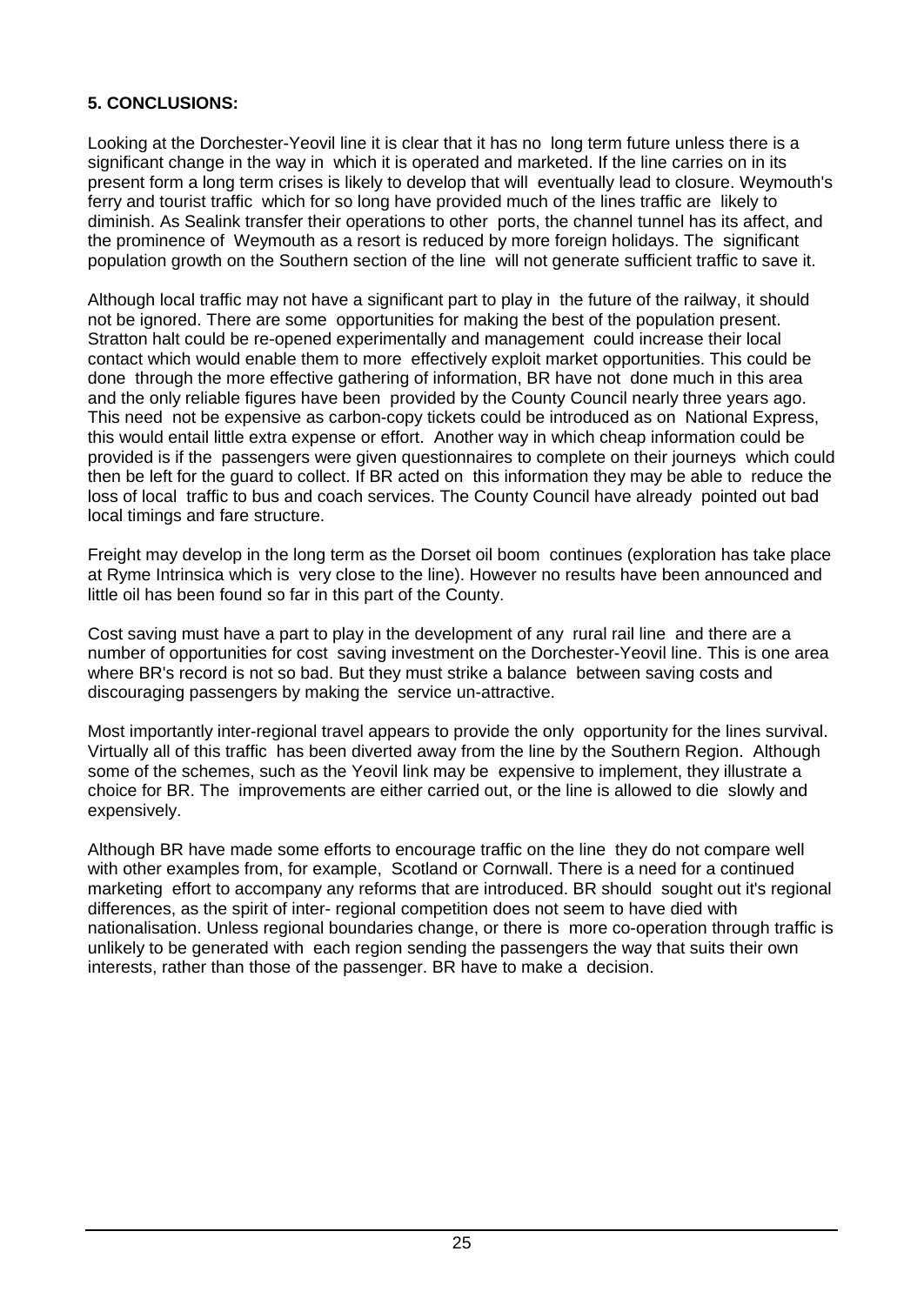## **REFERENCES:**

#### INTERVIEWS:

- 1. Area manager British Rail Bournemouth
- 2. Area managers Office British Rail Westbury
- 3. Mr C.Francombe County surveyors office
- 4. Mr L.Poole County surveyors office
- 5. Mr Bland British Rail Waterloo
- 6. Mr J.O.H Norman British Rail Waterloo
- 7. B. Doe Transport 2000 Dorset

#### CORRESPONDANCE:

- 1. British Rail Property Board Bristol
- 2. Police Training Centre Cattistock Dorset
- 3. Area Manager British Rail Westbury
- 4. Area Manager British Rail Southampton
- 5. Southern National Bus Company
- 6. British Rail Waterloo
- 7. National Express south west office
- 8. Dr I.Macbriar Special projects officer National Bus Company
- 9. Mr J.Pearse Western Region Provincial Sector Manager British Rail

## PUBLICATIONS:

- 1. Modern Railways 1/84
- 2. Sectional atlas of British Railways 1985 Ian Allen
- 3. Ordnance survey 1:50,000 sheets 194 & 183
- 4. Review of rural railways Association of County Councils and BR
- 5. West Country railway history D.St John Thomas
- 6. The social consiquences of rail closures 1980 Hillman & Whalley
- 7. Railtalk 5/84 Branch lines-the rural lifelines
- 8. Dorset railways 1982 J.H.Lucking
- 9. Cencus
- 10. Dorset structure plan excluding the south east
- 11. Dorset County Council minutes 1983+
- 12. Western Gazette newspaper 11/10/85
- 13. The Economist 7-13/9/85
- 14. Financial times 7/11/85
- 15. British Rail passenger timetable 1985-6
- 16. Yeovil Inter Station Bus Link Leaflet 1985 British Rail
- 17. Bournemouth Evening Echo 25/2/86
- 18. Bournemouth Evening Echo 18/1/86
- 19. Bournemouth Evening Echo 22/5/85
- 20. Bournemouth Evening Echo 4/11/85
- 21. Bournemouth Evening Echo 18/10/85
- 22. Bournemouth Eveving Echo 28/5/85 23.Bournemouth Evening Echo 26/10/85
- 23. National Express coach timetables Summer 1985
- 24. National Express coach timetables Winter 1985-6
- 25. Geography of transport 1978 Robinson and Bamford
- 26. Economics of public transport 1982 C.A Nash 28.British Rail publicity and information leaflets
- 27. Sunday Times 2/2/86 P.Beresford
- 28. Transport 11-12/83
- 29. Dorset County Council Public transport Plan 1985-6
- 30. Modern Railways 10/85